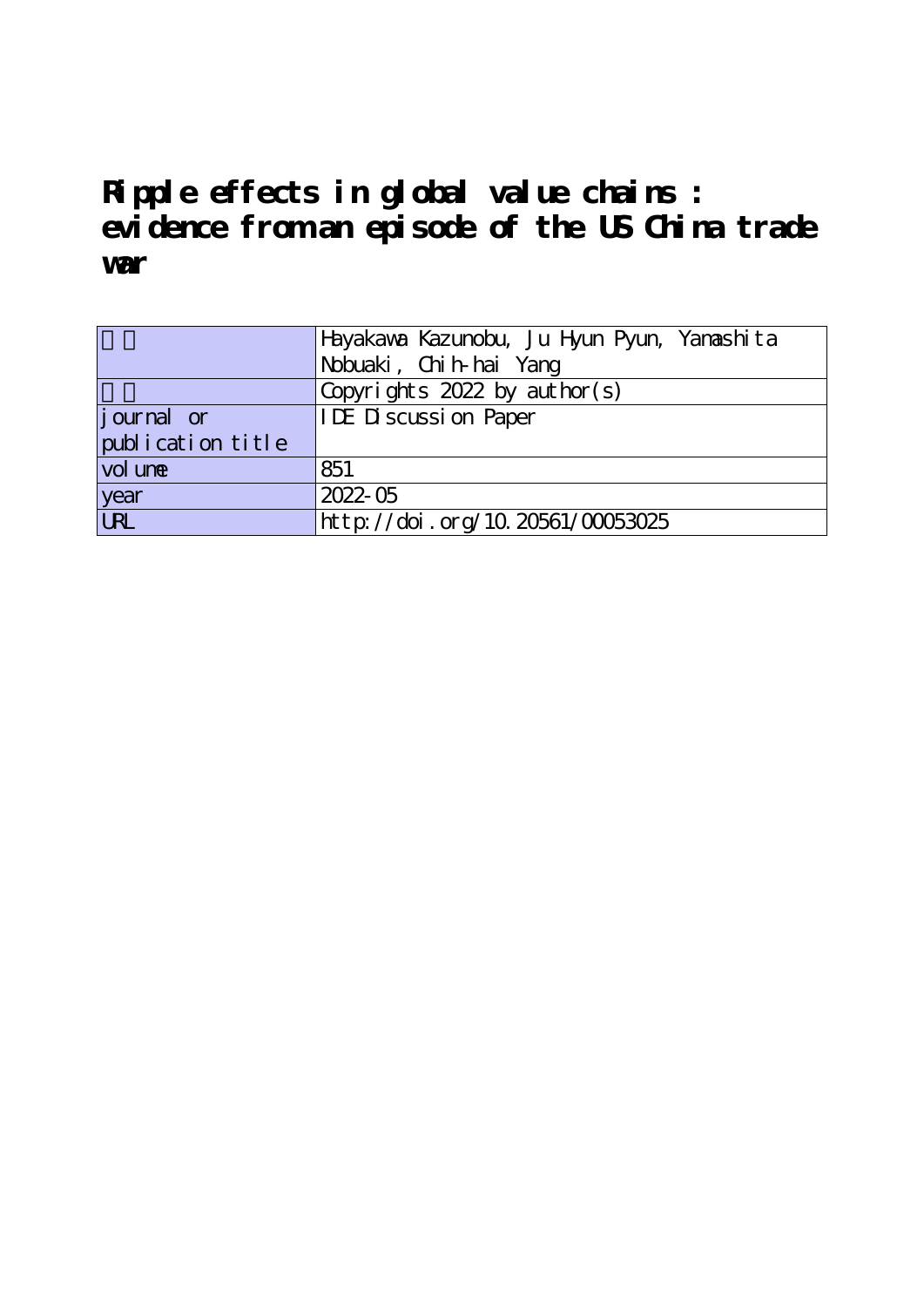IDE Discussion Papers are preliminary materials circulated to stimulate discussions and critical comments

# IDE DISCUSSION PAPER No. 853

# **Ripple Effects in Global Value Chains: Evidence from an Episode of the US–China Trade War**

Kazunobu HAYAKAWA\*, Ju Hyun PYUN, Nobuaki YAMASHITA, and Chih-hai YANG

May 2022

**Abstract:** This study empirically examines the ripple effect of demand shocks on upstream suppliers in global value chains (GVCs). Specifically, we investigate how changes in US imports from China alter China's imports of intermediate inputs in machinery industries from Japan, South Korea, and Taiwan. To address the simultaneity bias in this input-output linkage, we use the Trump tariffs in an episode of the US–China trade war as an instrument for US import demand from China. The analysis of China's monthly imports from the three supplier economies during 2018-2019 finds evidence of negative tariff spillover via GVCs: the decrease in China's output exports to the US caused by the Trump tariffs reduced China's input imports from supplier economies. Also, this adverse ripple effect was the most significant in Taiwan, where multinational enterprises use China as an export platform, amplifying the adverse demand shock.

**Keywords:** Global value chains, US–China trade war, Trump tariffs **JEL classification:** F15; F53

\* Senior Research Fellow, Bangkok Research Center, IDE (kazunobu\_hayakawa@jetro.go.jp)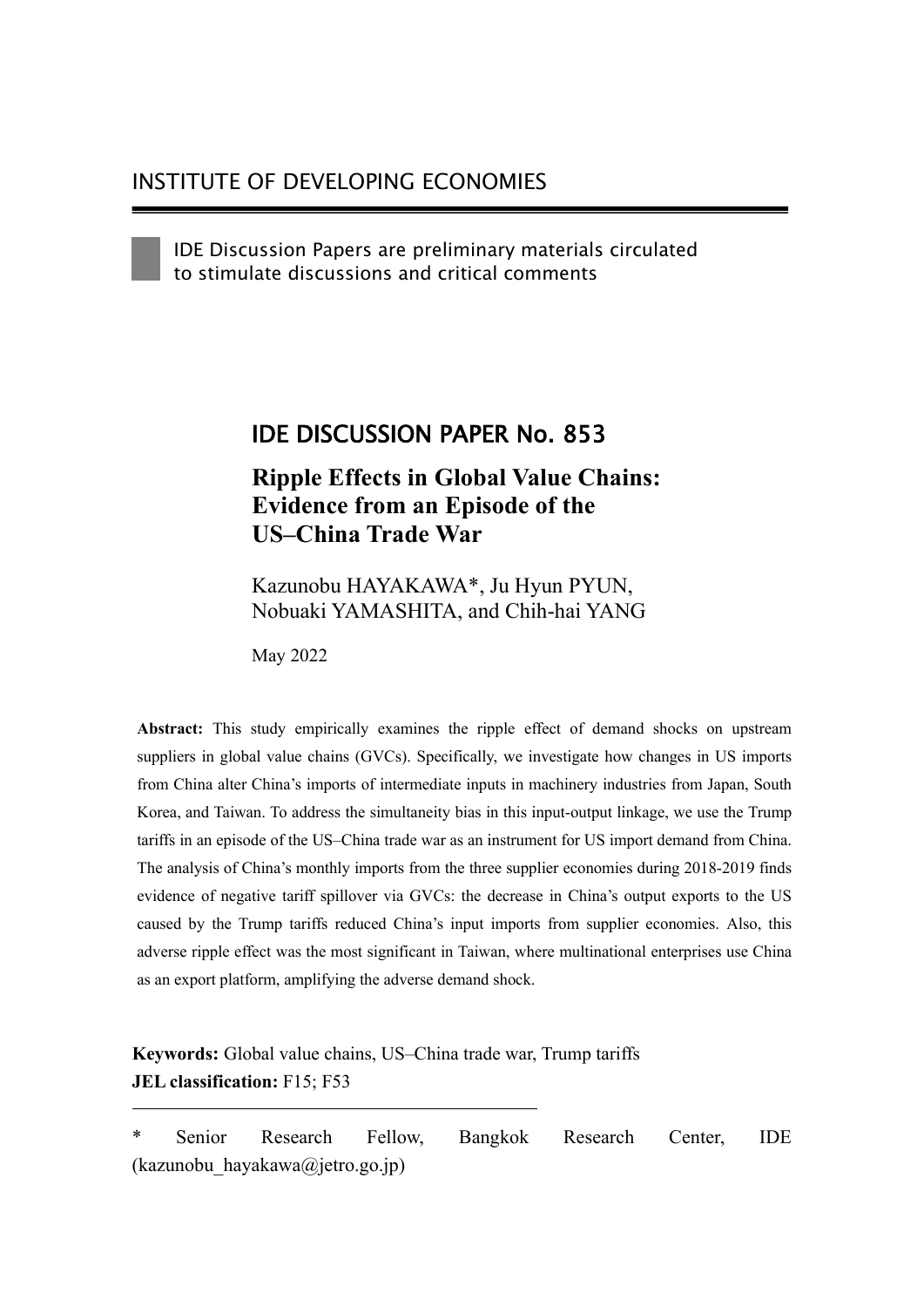The Institute of Developing Economies (IDE) is a semigovernmental, nonpartisan, nonprofit research institute, founded in 1958. The Institute merged with the Japan External Trade Organization (JETRO) on July 1, 1998. The Institute conducts basic and comprehensive studies on economic and related affairs in all developing countries and regions, including Asia, the Middle East, Africa, Latin America, Oceania, and Eastern Europe.

The views expressed in this publication are those of the author(s). Publication does not imply endorsement by the Institute of Developing Economies of any of the views expressed within.

```
INSTITUTE OF DEVELOPING ECONOMIES (IDE), JETRO
3-2-2, WAKABA, MIHAMA-KU, CHIBA-SHI
CHIBA 261-8545, JAPAN
```
©2022 by author(s)

No part of this publication may be reproduced without the prior permission of the author(s).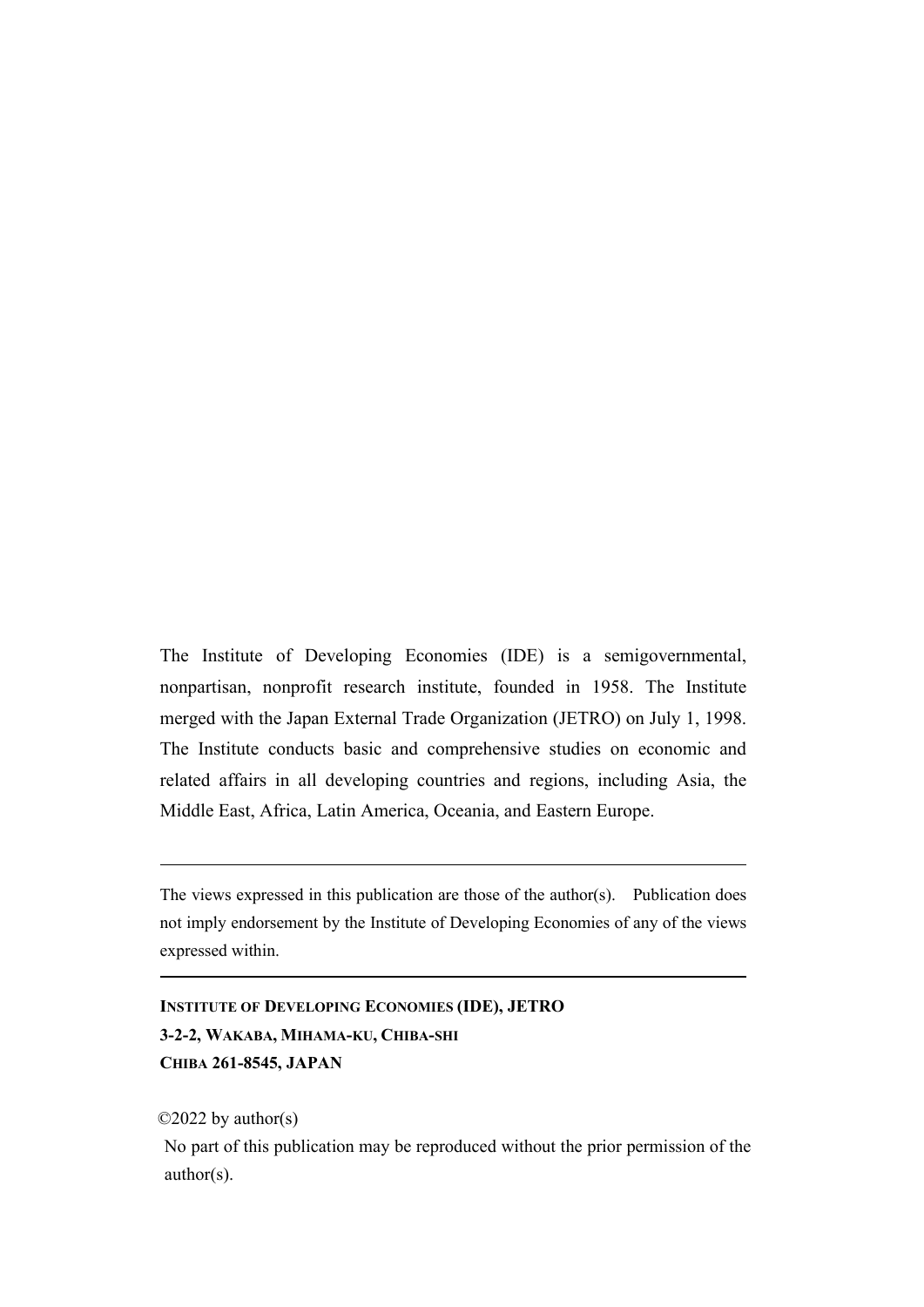# **Ripple Effects in Global Value Chains: Evidence from an Episode of the US–China Trade War**

Kazunobu HAYAKAWA§#

*Bangkok Research Center, Institute of Developing Economies, Thailand*

Nobuaki YAMASHITA

*Centre for Transformative Innovation, Swinburne University of Technology, Australia*

Ju Hyun PYUN *Korea University Business School, South Korea*

Chih-hai YANG *Department of Economics, National Central University, Taiwan*

#### **Abstract**

This study empirically examines the ripple effect of demand shocks on upstream suppliers in global value chains (GVCs). Specifically, we investigate how changes in US imports from China alter China's imports of intermediate inputs in machinery industries from Japan, South Korea, and Taiwan. To address the simultaneity bias in this input-output linkage, we use the Trump tariffs in an episode of the US–China trade war as an instrument for US import demand from China. The analysis of China's monthly imports from the three supplier economies during 2018-2019 finds evidence of negative tariff spillover via GVCs: the decrease in China's output exports to the US caused by the Trump tariffs reduced China's input imports from supplier economies. Also, this adverse ripple effect was the most significant in Taiwan, where multinational enterprises use China as an export platform, amplifying the adverse demand shock. *Keywords*: Global value chains, US–China trade war, Trump tariffs *JEL Classification*: F15; F53

<sup>§</sup> I would like to thank Kyoji Fukao, Shujiro Urata, Meng Bo, and seminar participants in the Institute of Developing Economies for their invaluable comments. This work was supported by JSPS KAKENHI Grant Numbers 19H00594 and 22H00063. The data that support the findings of this study are available from IHS Markit. Restrictions apply to the availability of these data, which were used under license for this study. To the best of our knowledge, the authors have no conflict of interest, financial, or otherwise. All remaining errors are ours.

<sup>#</sup> Corresponding author: Kazunobu Hayakawa; Address: JETRO Bangkok, 127 Gaysorn Tower, 29th Floor, Ratchadamri Road, Lumphini, Pathumwan, Bangkok 10330, Thailand; Tel: 66-2-253-6441; Fax: 66-2-254- 1447; E-mail[: kazunobu\\_hayakawa@ide-gsm.org.](mailto:kazunobu_hayakawa@ide-gsm.org)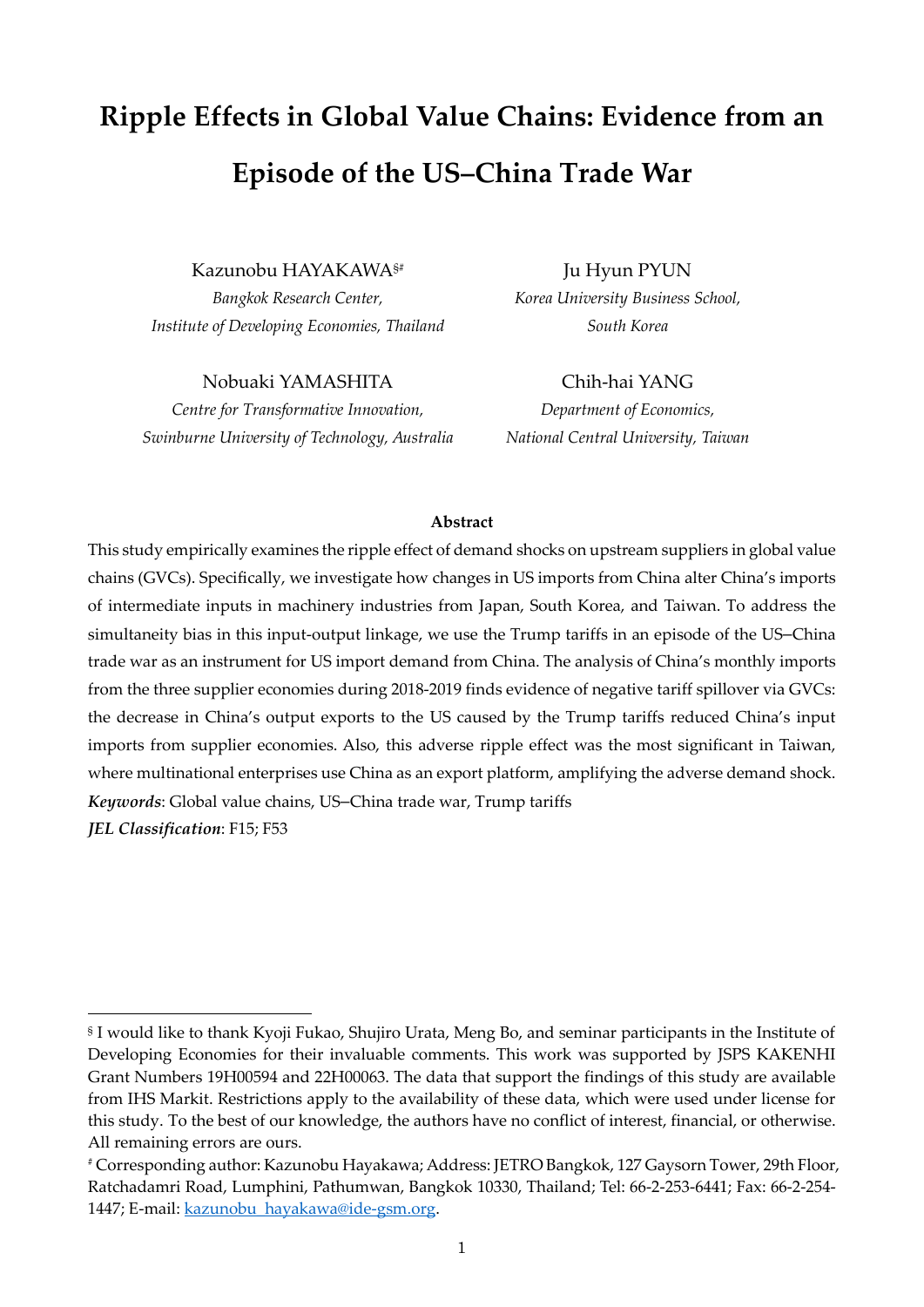# **1. Introduction**

Global value chains (GVCs), the cross-border splitting of the production process within vertically integrated manufacturing industries, have been a key facet of economic globalization over the past several decades, especially in East Asia (Athukorala and Yamashita, 2006; Baldwin, 2008; Baldwin and Lopez-Gonzalez, 2015; Pomfret and Sourdin, 2018; Fermandes et al., 2021). With the cross-border fragmentation of products within GVCs, a participating country focuses on some specific segments where it has comparative advantages, instead of mastering the entire production process. Accordingly, GVC participation has come to be the new way of thinking about development in emerging economies (World Bank, 2020).

The system of GVCs has, however, recently been hit by a series of large-scale shocks, including the global financial crisis (Eaton et al., 2016), the Great East Earthquake in Japan (Todo et al., 2015; Boehm et al., 2019), flooding in Thailand (Hayakawa et al., 2015), and the Covid-19 pandemic (Friedt and Zhang, 2020; Kejzar and Velic, 2020; Hayakawa and Mukunoki, 2021; Meier and Pinto, 2020). These studies have led to further understanding of the risks and resiliency of GVCs to shocks.<sup>1</sup> As economic linkages among countries are becoming stronger through the development of GVCs, how GVCs react to negative shocks has emerged as a key research topic.

Our paper adds new evidence to this line of research by examining the short-run effects of a large-scale shock on GVCs, namely, the US–China trade war. Whereas the findings of the aforementioned studies are mainly drawn from episodes of massive disruptions on the supply side of GVCs (e.g., flooding on factory floors), our focus is on the impact of demand side shocks on GVCs. More specifically, focusing on machinery industries, we examine how variations in US imports from China were passed onto three economies, namely, Japan, South Korea, and Taiwan (collectively, JKT below) that supply intermediate inputs to China, mediated by the input-output linkages between JKT and China. Indeed, JKT has comprised the top three exporters to China in machinery industries, accounting for 50%. We empirically examine the effect of China's exports of finished machinery goods to the US on JKT's exports of machinery parts to China.

An empirical challenge in this context is simultaneity bias: China's exports to the US and China's input imports from JKT are simultaneously determined. To overcome this bias, we take advantage of an abrupt policy change under the Trump administration in the

<sup>&</sup>lt;sup>1</sup> Eaton et al. (2016) reported that GVCs were the reason for the 20 percent fall of global trade relative to global GDP during the global financial crisis in 2008. U.S. firms that relied on Japanese inputs experienced a large drop in production after the Great East Japan Earthquake in 2011. Hayakawa et al. (2015) also found that small affiliates of Japanese multinational firms in flooded regions of Thailand in 2011 lowered the share of local inputs (i.e., inputs in the local economy in Thailand), disrupting GVCs. More recently, the short-run negative effect of the COVID-19 pandemic on input supplier countries on GVCs has been shown in several studies (e.g., Hayakawa and Mukunoki, 2021), while others argue that such disruptions have short-lived effects (Antras, 2020; Yamashita and Fukasaku, 2021).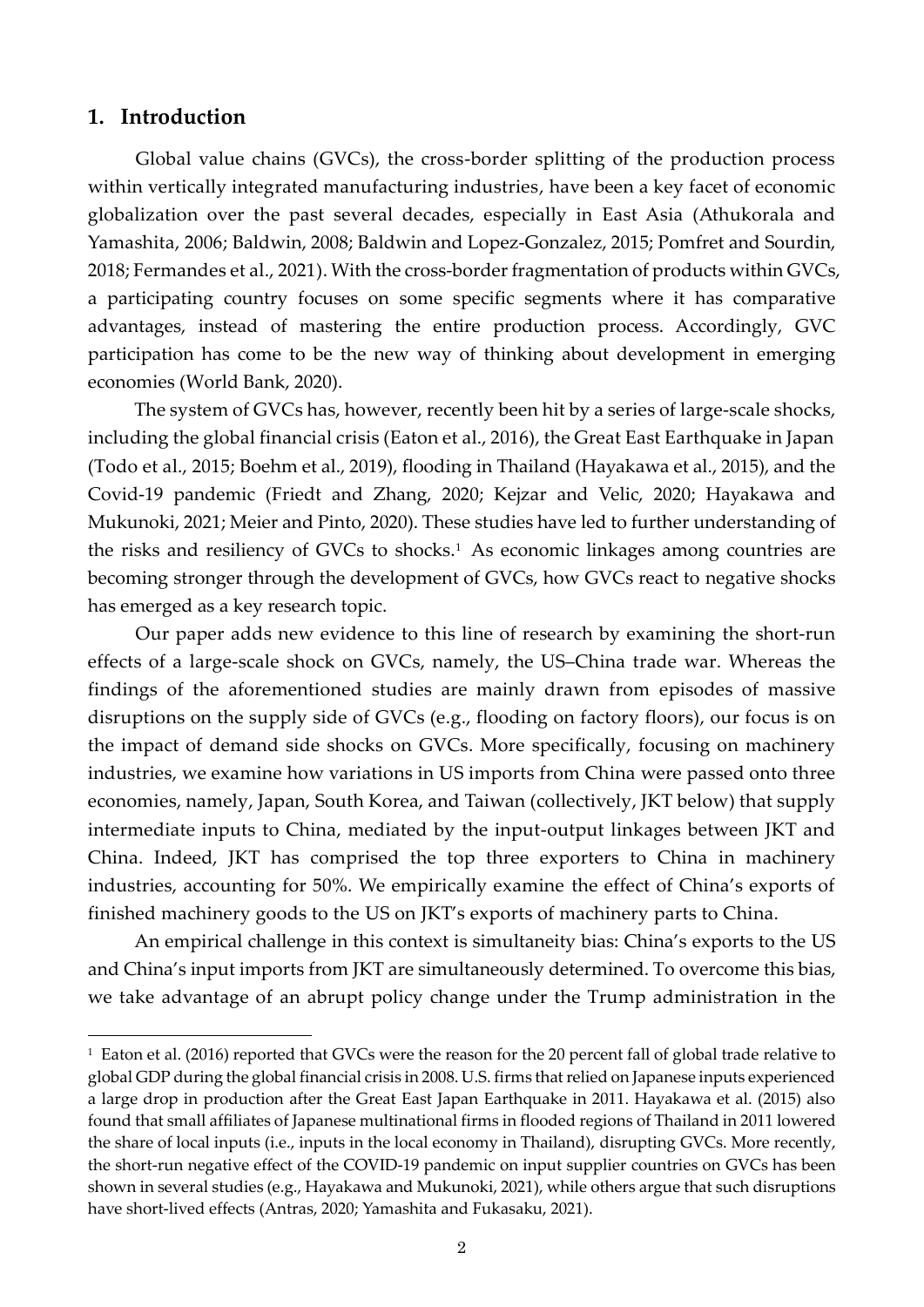US–China trade war. The changes in US tariffs on Chinese goods in 2018/2019 had a direct effect on China's exports to the US, but not on China's input imports from supplier countries. Thus, US tariffs on Chinese goods provide a valid instrument for input imports to China. By applying this instrumental variable approach, we identify the ripple effects of the US demand shock induced by the US–China trade war on the three input suppliers.

We find that a change in US import demand from China indeed generated negative ripple effects, which were transmitted to input-supplying economies: A decrease in China's exports to the US caused by the Trump tariffs led to the decrease in China's input imports from JKT. However, these negative effects were not uniform across JKT. When examining each of the supplying economies, we found that Taiwan was hit the hardest by a drop in US demand for Chinese goods. We provide evidence suggesting that this was partly driven by the way that multinational enterprises (MNEs) in Taiwan set up their export platforms in China, amplifying the adverse demand shocks.

This study is related to the strand of literature estimating the effects of the Trump tariffs on trade: The evidence so far is concentrated on the direct effects of tariffs on the US economy, including the pass-through to consumer prices (Amiti et al., 2019; Amiti et al., 2020; Fajgelbaum et al., 2020; Flaaen et al., 2020), the price effects on retailers (Cavallo et al., 2021), the effects on US exporters dependent on foreign inputs (Handley et al., 2020), the impact on the stock market (Egger and Zhu, 2020), and the effects on political sentiments (Blanchard et al., 2019). Although these works investigated the direct tariff effects, our focus is to examine indirect or spillover effects of tariff-driven negative shocks on GVCs.

Some prior work has considered the effects on other countries of the US–China tariffs: Mao and Gorg (2020) computed the cumulative tariff rates on third countries connected by GVCs as a result of the US tariff hikes. They argued that US imports from China are likely to be used as intermediates in goods that are then exported again by the US, so an increase in the tariff on imports from China affects third countries by increasing the prices, especially for countries that are deeply integrated with US production through GVCs. Ma et al. (2021) investigated the effects of retaliatory tariffs imposed by China on China's imports from the US. <sup>2</sup> Cigna et al. (2021) confirmed the negative effect of US tariffs on US imports from China, but more importantly, reported the absence of short-term trade diversion effects toward third countries following the Trump tariffs. A more comprehensive analysis of trade diversion effects in global trade was undertaken by Fajgelbaum et al. (2020), and they found heterogeneous responses by third countries with an increase of global trade in the tariff-targeted products in the US–China trade war.

Differentiating our work from the above studies, the present study takes a unique approach in which we specifically examine the negative *downstream* demand shocks on the *upstream input suppliers* to China, whose exports were subject to the Trump tariffs. A novel feature of our study is the use of the abrupt change in US trade policy as an instrument

<sup>2</sup> Chor and Li (2021) showed a negative effect of US tariffs on night-time luminosity in China, while Cui and Li (2021) found a negative effect on Chinese new firm entry rates.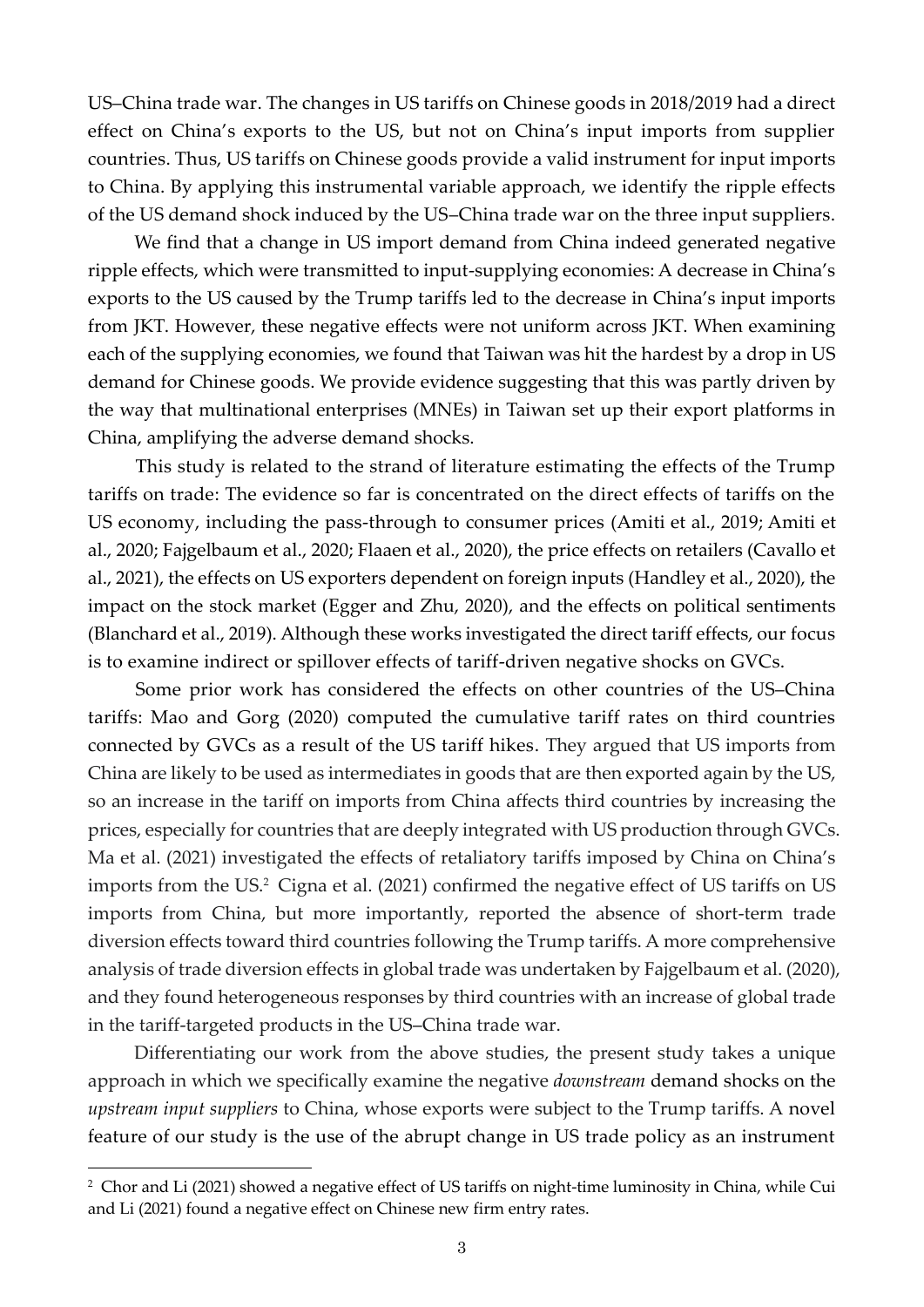for demand shocks, which are then propagated through GVCs to upstream countries. Furthermore, as documented by several studies (e.g., Fajgelbaum et al., 2020), the effects of the US–China tariffs were found to be heterogeneous. We attribute this to the strength of the input-output linkages with China.

## **2. Shocks to Global Value Chains**

GVCs are broadly described as the process of breaking up vertically integrated production processes into finer stages and relocating each stage to the most suitable locality across borders (World Bank, 2020). Naturally, GVCs cover cross-border exchanges of parts and components in intra-firm transactions between MNEs and their foreign affiliates, together with international arm's-length subcontracting transactions (inter-firm trade with unaffiliated suppliers) in the extended networks.

By this definition, GVCs are susceptible to amplifying a shock to the system. For instance, Yi (2003) argues that even a small tariff reduction has a so-called "magnification effect" on fragmentation trade, as empirically demonstrated in Hayakawa and Mukunoki (2022). This effect arises because, unlike finished products, components and unfinished products can cross international borders multiple times before reaching the final stage of the production process. Any marginal reduction in the protection scheme can significantly lower trade costs. On the other hand, Antràs (2020) argues that the existence of relationship stickiness in GVCs remains resilient against short-term external shocks. Because GVC networks depend heavily on technology-intensive components (e.g., speaker systems, memory chips, microprocessors, power and mechanical components, or advanced design and development) supplied from related main suppliers, this procurement arrangement essentially blocks outside vendors from becoming involved with GVCs, especially in shortterm shocks.<sup>3</sup>

The advantages of GVCs include adaption to volatile markets, as suppliers can respond quickly to changing market conditions by allowing for the replacement of workers and suppliers on short notice. In a study of the effects of the Great East Japan Earthquake in 2011, Todo et al. (2015) present evidence that more extensive pre-existing production networks in terms of the number of suppliers outside the affected regions are associated with quicker resumption of production and faster recovery of supplier links. A disadvantage, however, is that such networks can build up excessively relation-specific

<sup>&</sup>lt;sup>3</sup> The other form of GVC network is based on a modular production network (Sturgeon, 2003). This form is normally driven by contract manufacturers who provide traditional and standardized manufacturing functions, product (re)design, component processing and purchasing, inventory management, and routine tests, as well as aftersales services and repairs. It is also facilitated by highly standardized interfirm linkages requiring less frequent and intense interactions. In regard to shocks, GVC networks with modularity built in may also work toward a swift recovery from a supply disruption due to the lower costs of switching input suppliers.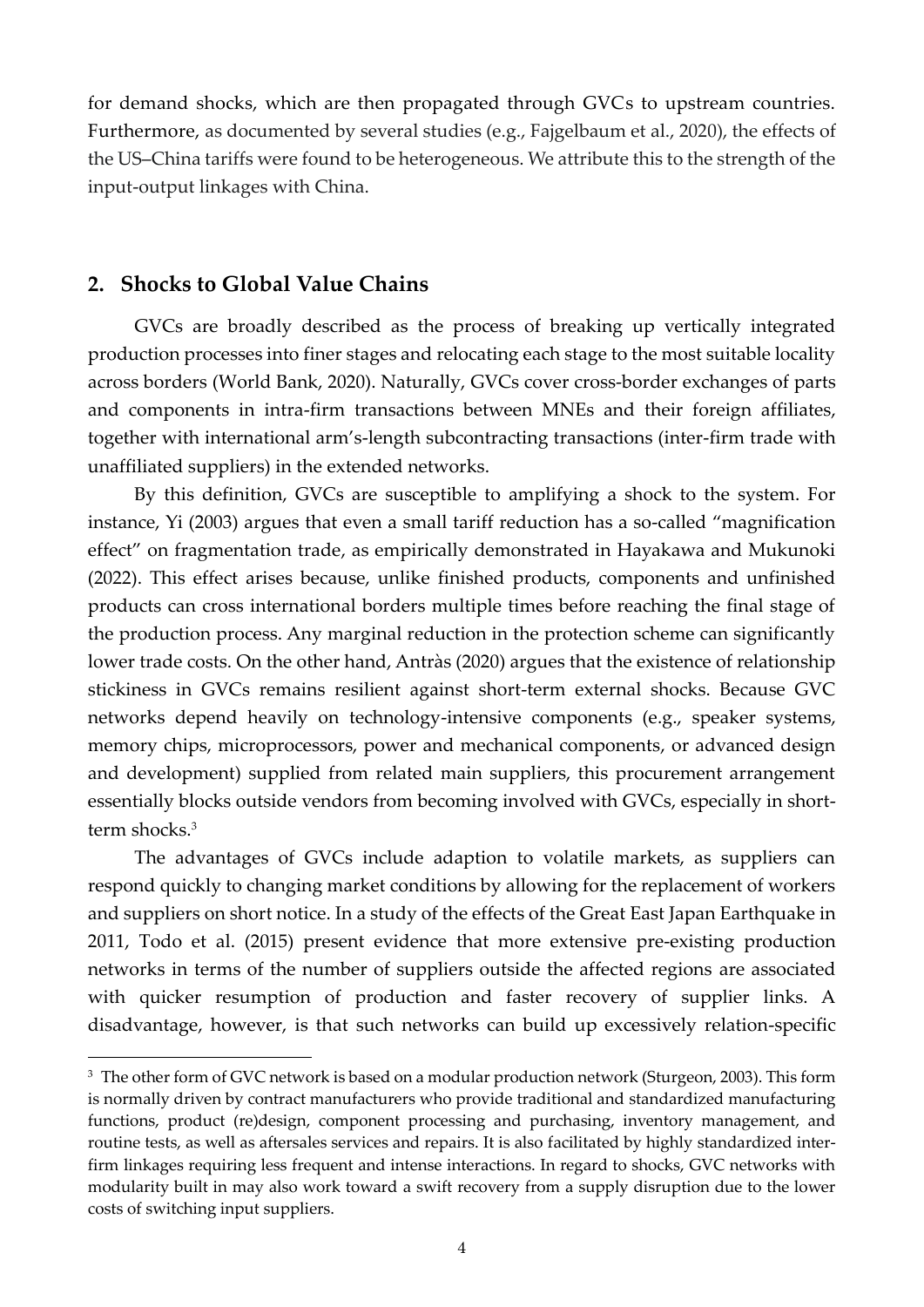investments and inefficient bilateral dependency between downstream firms and suppliers. In sum, there is a strong need to examine this further channel for how shocks to GVCs are transmitted among the countries involved.

We focus our analysis on an episode of the US–China trade war between 2018 and 2019.<sup>4</sup> Former US President Trump launched a trade war against China immediately after taking office by imposing scheduled tariffs, beginning with a tariff of 30% on imports of solar panels, a 20% increase in tariffs on washing machines (Flaaen et al., 2020), a 25% increase in tariffs on steel, and a tariff of 10% on aluminum. Although China was not explicitly named in the initial wave of tariffs, it was obvious that China was targeted because it was the major exporting country of the above products to the US. Subsequently, the US government specified China as a target once the tariff rates are changed. In 2018-2019, the Trump administration implemented five rounds of changes in tariffs, occurring in July, August, and September in 2018 and June and September in 2019, with the aim of hitting imports from China. Ultimately, the tariff changes corresponded to about 2.6% of US GDP, with the average tariff rate peaking at 25.8%, which was up from 3.7% (Fajgelbaum and Khandelwal, 2022). This amounts to around 17.6% of total US imports in 2017, and twothirds of the 10-digit product lines (Fajgelbaum and Khandelwal, 2022).

# **3. Empirical Strategy**

This section explains our empirical framework to investigate how Chinese imports of inputs from JKT are affected by changes in Chinese exports to the US, driven by the imposition of the Trump tariffs. After presenting our estimation equation and strategy, we give an overview of our data.

# **3.1. Specification**

In our empirical analysis, we focus on trade in four machinery industries—general machinery (HS 84), electrical machinery (HS 85), transport equipment (HS 86, 87, 88, and 89), and precision machinery (HS 90, 91, and 92)—for the following reasons. First, trade data allow us to separate final goods and intermediate goods even at the granular level of the commodity classification under the HS system. For example, HS 8708 includes parts and accessories for the motor vehicles of headings 8701 to 8705. More importantly, monthly trade data, which have a more suitable time window for examining the disruption to GVCs in the short run, are available. In contrast, alternative measures of GVCs, such as trade in value-added, provide only annual values. Second, machinery industries, as shown later, account for a dominant share of total exports from JKT to China. At the same time, these

<sup>4</sup> For a fuller description and chronology of the US–China trade war, see Section 3 of Egger and Zhu (2020), as well as Bown (2021) and Fajgelbaum and Khandelwal (2022).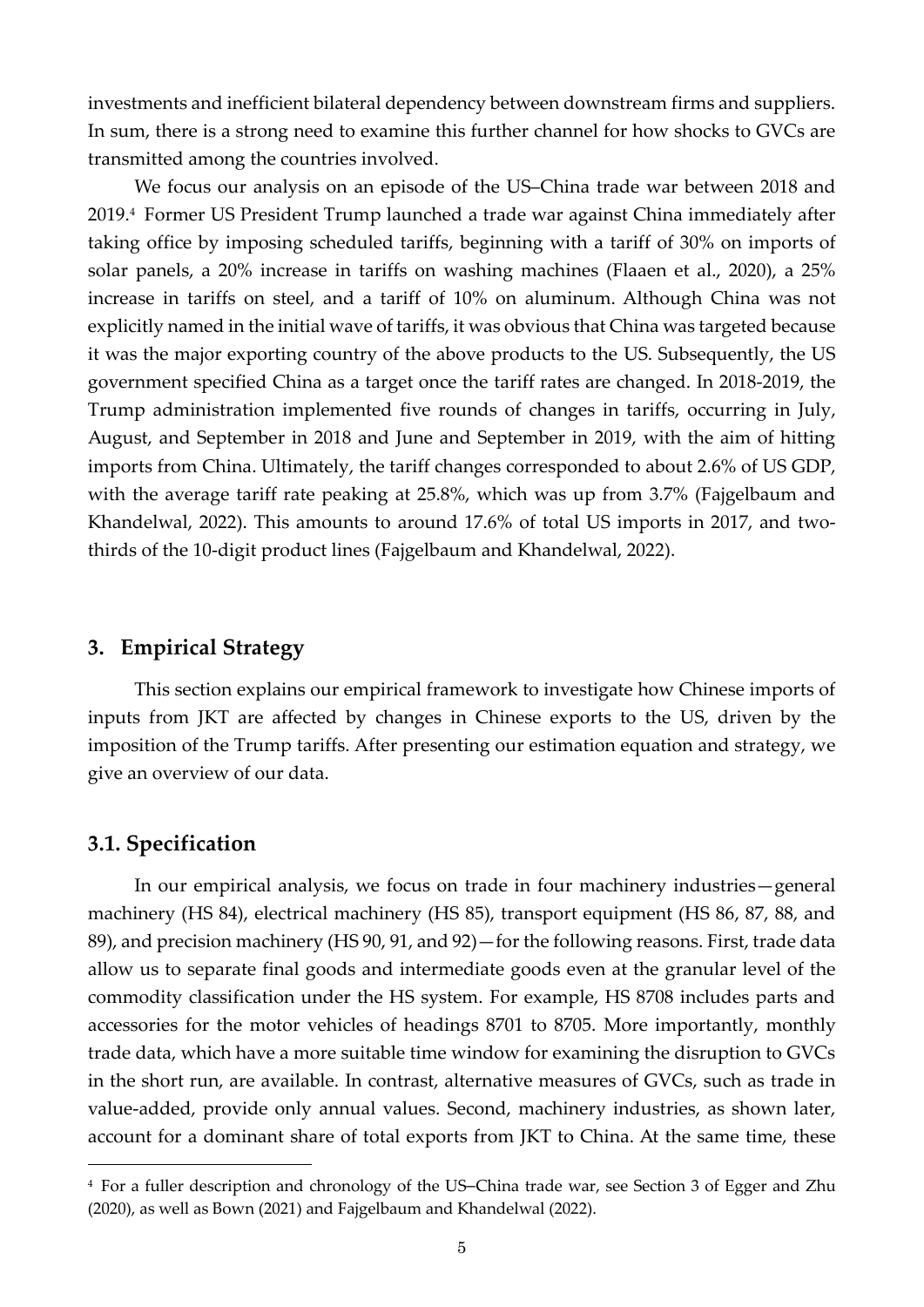were the main product lines targeted by the Trump tariffs. Considering all these elements, our focus on machinery industries is justified in this study.

The main estimation equation is as follows:

$$
\ln \text{Parts}_{cpt} = \beta \ln \text{CHN exports to USA}_{i_{(pei)t}} + \gamma \ln \left( 1 + \text{China Tariff}_{cpt} \right) + u_{cp} + u_{ct} + \epsilon_{cpt}. \tag{1}
$$

Here, Parts<sub>cpt</sub> is exports of machinery part  $p$  (defined at the HS 2017 eight-digit level) from country *c* in JKT (Japan, South Korea, or Taiwan) to China at time *t* (months) during the period January 2018 to December 2019. CHN exports to  $USA_{it}$  refers to China's exports of finished products in machinery industry *i* to the US at time *t*. Industry *i* is the one to which machinery part  $p$  belongs. *China Tariff<sub>cpt</sub>* is the tariff rate imposed on product  $p$  imported from country *c* to China at time *t*. If the rate was, for example, 5%, it takes a value of 0.05.  $\beta$ and  $\gamma$  are coefficients to be estimated. We expect positive and negative signs for these coefficients, respectively. A negative value of  $\beta$  indicates that a decrease in China's exports of finished machinery products to the US results in a decrease in China's imports of machinery parts from JKT.

Variables  $u_{cp}$  and  $u_{ct}$  are country-product and country-time fixed effects, respectively. The former is used to control for time-invariant country-product characteristics, such as the distribution of firm productivity in the exporting countries or the technology and factor intensity at a country-product level. This type of fixed effect may also control for differences in the share of exports out of total sales across products in China (i.e., export penetration into China). The country-time fixed effects control mainly for factor prices (e.g., wages) in exporting countries. Unobservable macro shocks (e.g., changes in China's macroeconomic conditions) are also absorbed by the country-time fixed effect.  $\epsilon_{\text{cpt}}$  is an error term.

Endogeneity bias is concern in Equation (1): our main independent variable is associated with the size of demand for inputs in China (used for exports to the US), whereas our dependent variable is exports of those inputs to China. Thus, this supply-demand nexus may yield a simultaneity issue. Although we control for several fixed effects, there are unobservable elements that are not controlled for by these fixed effects and that affect both the supply and demand of inputs. For example, deregulations in foreign direct investment in some industries in China may encourage the entry of both output producers and input suppliers into China. Thus, an increase in output producers in China raises both the volume of exports and the demand of inputs, whereas an increase in input suppliers results in decreasing input imports. If the latter effect dominates the former, then deregulations would increase output exports but decreases input imports. In this case, when we estimate Equation (1) by the ordinary least square (OLS) method, the error term will be negatively correlated to our main independent variable. As a result, the estimate of  $\beta$  by OLS suffers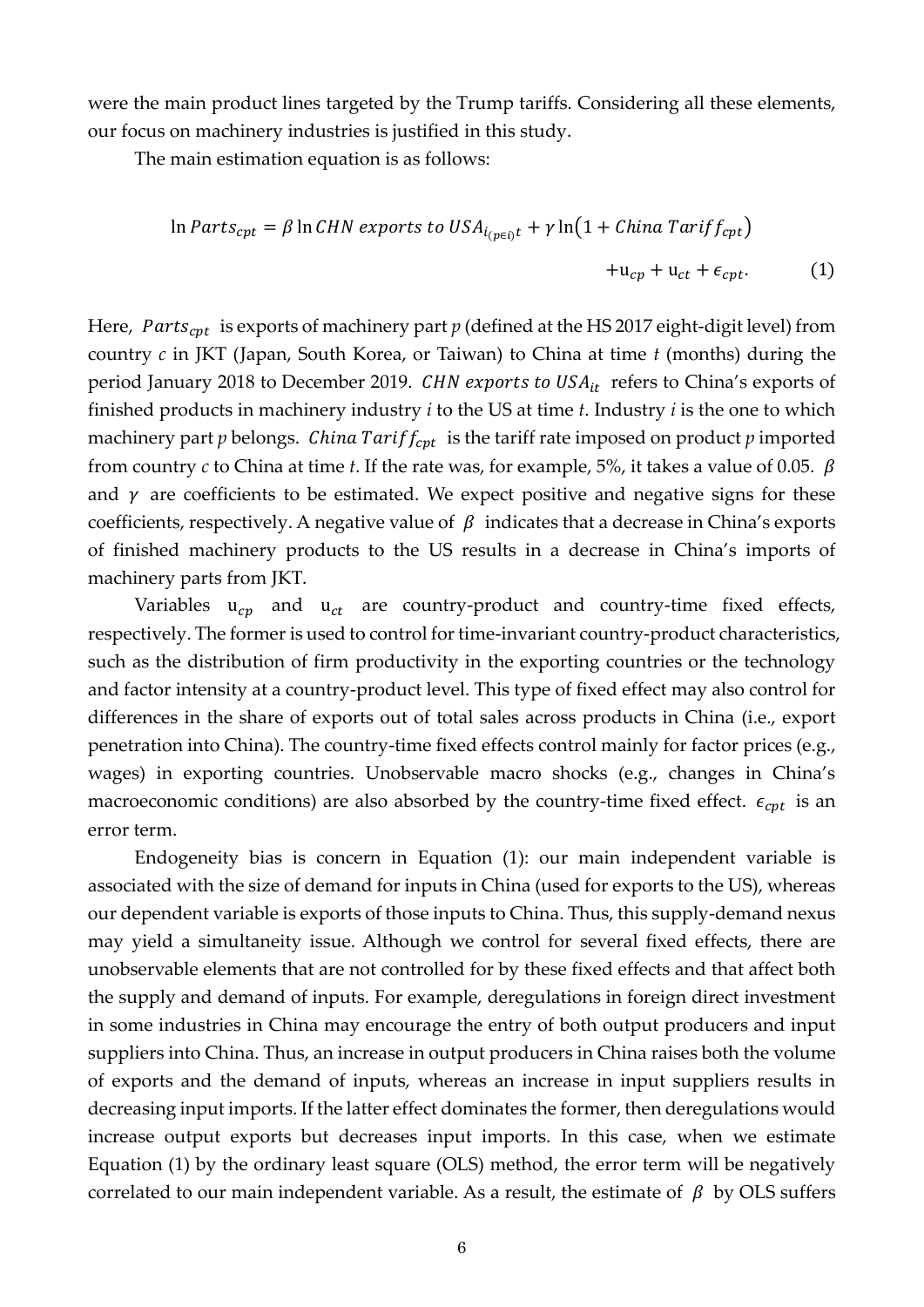from downward bias.

To tackle this endogeneity issue, we employ the instrumental variable (IV) method. Specifically, we use the weighted average of US tariffs levied on finished machinery products imported from China as an instrument for US demand. China's exports to the US (defined at the HS six-digit level) in 2017 (pre-trade war period) are used as a weight to compute the weighted average tariff for each machinery industry. This IV is reasonable: as found in Amiti et al. (2019) and Flaaen al al. (2020), an increase in US tariffs is expected to decrease China's exports of final products to the US. In short, US tariffs against China will be associated with a change in China's exports of finished machinery products to the US Furthermore, the imposition of US tariffs on imports from China was not intended to limit input exports from JKT to China and thus will not be directly associated with those exports. Thus, US tariffs against China will satisfy the exclusion restriction in the import demand function described in Equation (1).

### **3.2. Data Issues**

The examined products in our study are defined at the eight-digit level in China's HS 2017 classification. Referring to the list of the commodities labeled as "parts and components" and "final goods" in machinery industries at the 6-digit level of the HS classification, as provided by Kimura and Obashi (2010), we classify products at the eight-digit level into either finished goods or parts. <sup>5</sup> As specified in Equation (1), we focus on the intra-industry input-output relationship by focusing on four machinery industries. For example, although semiconductors (categorized in the electrical machinery industry) are used in producing both electrical machinery and transport equipment products (e.g., passenger cars), we do not consider the use of semiconductors in the transport equipment industry as inputs.<sup>6</sup>

Data on trade values (i.e., *Parts<sub>cpt</sub>* and *CHN exports to USA<sub>it</sub>*) are obtained from the Global Trade Atlas (IHS Markit). The US tariffs against China (i.e., our instrumental variable) are constructed by using World Integrated Trade Solution (WITS) data and the replication files of Fajgelbaum et al. (2020) for the specific US tariffs. Since this variable does not change across JKT, our identification comes from the differences across industries (4 industries) and times (24 months). WITS data are also used for Chinese tariffs applied to

<sup>5</sup> We did not use the Broad Economic Categories (BEC), which classify products into either capital goods, consumption goods, or intermediate goods (or not classified elsewhere). Machinery parts identified in Kimura and Obashi (2010) include 14% of capital goods (e.g., electrical capacitors, fixed, variable or adjustable [HS 8532]), 10% of consumption goods (e.g., connectors for optical fibers, optical fiber bundles or cables [HS 853670]), and 96% of intermediate goods in the BEC. The list in Kimura and Obashi (2010) includes not only intermediate goods but also other types of machinery goods as parts that are traded in the business-to-business market.

<sup>6</sup> Another issue is that since the list in Kimura and Obashi (2010) includes only parts and components categorized in HS 84 to HS 92, we do not consider intermediate products categorized in other chapters (e.g., tires in HS 401120).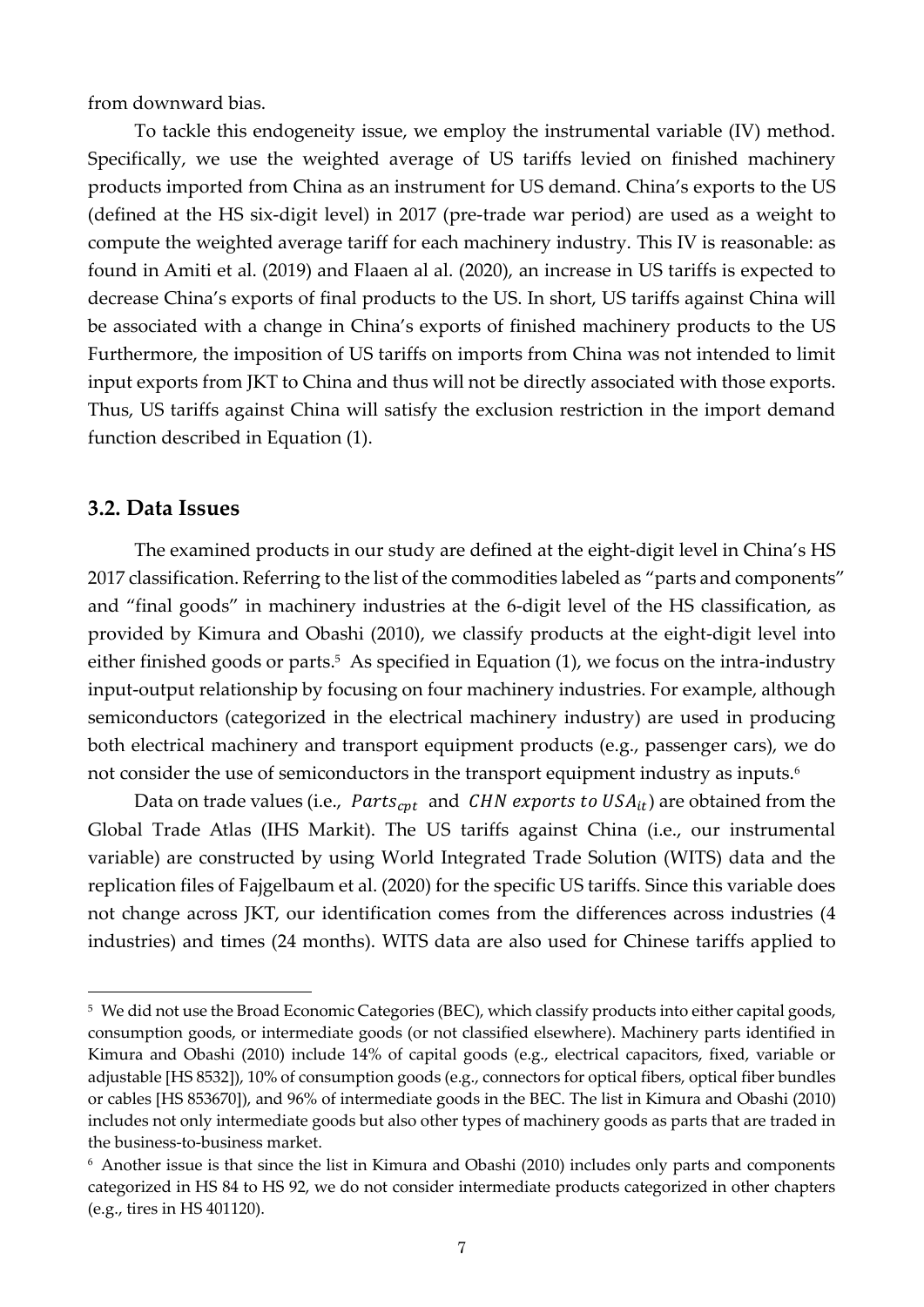China's imports from JKT. Note that this tariff variable is different across not only industries and times but also the three economies because South Korea and Taiwan have preferential trade agreements (e.g., free trade agreements) with China. We use the lowest available tariff rates for exports from each economy to China.

Before reporting our estimation results, we give an overview of trade values for the studied economies. The upper-left panel of Table 1 shows the top five HS two-digit codes in terms of export values from China to the US in 2018. The largest one is the electrical machinery industry (HS 85), followed by the general machinery industry (HS 84). The sum of exports in these two industries accounts for almost 50% of total exports from China to the US. Figure 1 also shows the temporal trend of monthly exports from China to the US between January 2018 and December 2019 for the top three HS goods in Table 1, together with the simple average of US tariffs against goods from China. The monthly exports are normalized to a value of 1 for January 2018. We can see that the exports in the three industries started a sharp decline from the fourth quarter of 2018. Those exports slightly recovered in the first half of 2019 but declined again thereafter.

#### < **Table 1 & Figure 1** about here >

The remainder of Table 1 shows the figures for exports from JKT to China in 2018. In all three JKT economies, the electrical machinery industry is dominant. In South Korea and Taiwan, exports in this industry account for around or greater than 50% of total exports to China. In Japan, the general machinery industry also has a relatively high share, at 23%. The general machinery industry is also ranked second in South Korea and is ranked third in Taiwan. Thus, as in the case of China's exports to the US, the general and electrical machinery industries are the main industries of the exports from JKT to China.

Next, we take a closer look at the machinery trade. Figure 2 shows the monthly exports of machinery parts from JKT to China and those of finished machinery products from China to the US. Here, too, these exports are normalized to a value of 1 for January 2018. We also present the simple average of US tariff rates on finished machinery products from China. Exports of finished machinery products from China started to decline around the end of 2018, and 2 months later those of machinery parts from JKT decreased. These two kinds of exports seem to change in tandem. Figure 2 also shows a large increase of US tariffs on finished machinery products from China in July 2018. On average, they rise by more than 10 percentage points.

< **Figure 2** about here >

# **4. Estimation Results**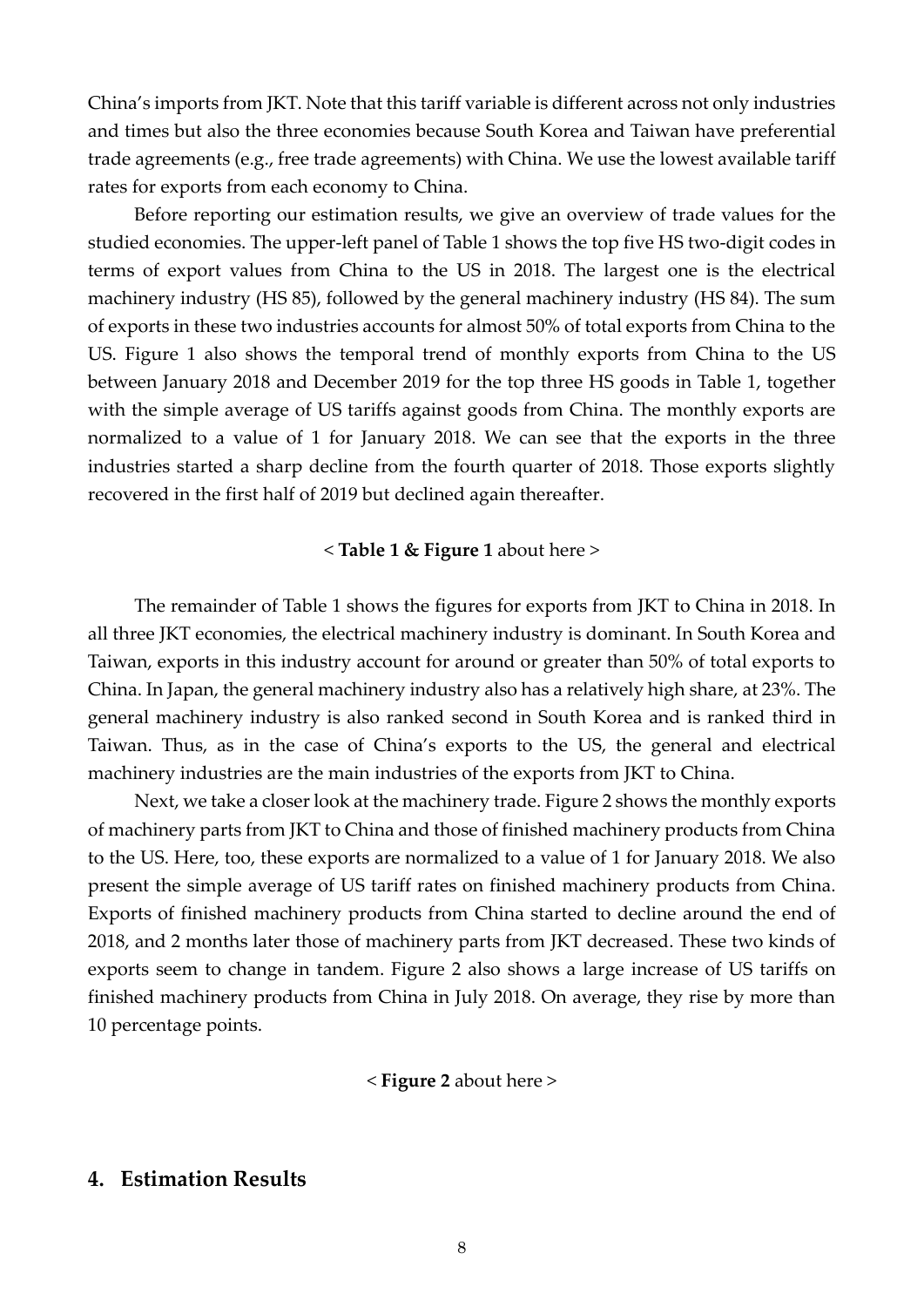This section presents our estimation results. Table 2 reports the basic statistics for our variables. We first pool China's imports of inputs from JKT and estimate how these imports are influenced by a change in US imports of outputs from China. Table 3 presents various estimation results with product-clustered standard errors. The coefficient for China's exports to the US in column (I) by OLS is significantly positive, as expected. Specifically, it indicates that a 1% decrease in China's exports of finished machinery products to the US is associated with a 0.088% decrease in exports of machinery parts from JKT to China. The estimated coefficient for China's tariffs is not significant.

#### < **Tables 2 & 3** about here >

In the OLS estimation, observations with zero-valued trade are automatically dropped because we take the logarithm of the dependent variable. However, as Melitz (2003) suggested, trade values can be systematically zero, suggesting that dropping zeros leads to the elimination of potentially useful information, resulting in sample selection bias. To address this issue, we used the Poisson pseudo maximum likelihood (PPML) method, which enables us to naturally incorporate zero-valued trade (Silva and Tenreyro, 2006) in column (II). The coefficient for China's exports to the US continues to be significantly negative. Its absolute magnitude rises slightly compared with the result obtained using the OLS method.

Column (III) in Table 3 reports the estimation results by the IV method, which drops observations with zero-valued trade but allows for interpretation of causality. The test statistics for diagnosing under-identification (Kleibergen-Paap rk *LM* statistic) and weak identification (Kleibergen-Paap rk Wald *F* statistic) show reasonably high values: The high value in the former test indicates that the rank condition is satisfied and that the equations are identified; the high value in the latter test suggests that our IV estimates are unlikely to suffer from weak instrument bias. The estimated coefficient for China's exports to the US is again significantly positive. Notably, the magnitude of the coefficient rises greatly compared with the results produced by the OLS and PPML methods. A 1% decrease in China's exports to the US results in a 0.4% decrease in China's imports of imports from JKT. This magnitude is economically large. This increase in the coefficient also implies that our OLS estimate in column (I) suffers from downward bias.

Next, we control for additional trade restraints imposed by the US on China other than tariffs. The US government has also imposed export controls on US firms exporting to China: In May and August 2019, it added Huawei and its affiliates to the Entity List, which is the official catalog of foreign companies to which it is illegal for US entities to provide goods or services without a government-designated license (Bown, 2020). This control aimed to prevent Huawei from getting semiconductors for 5G equipment from the US. Such negative shocks to a huge company such as Huawei would also presumably be damaging to the businesses of many non-Entity List companies in China. Consequently, the negative impacts may appear in JKT's exports to China. However, this blacklisting may also generate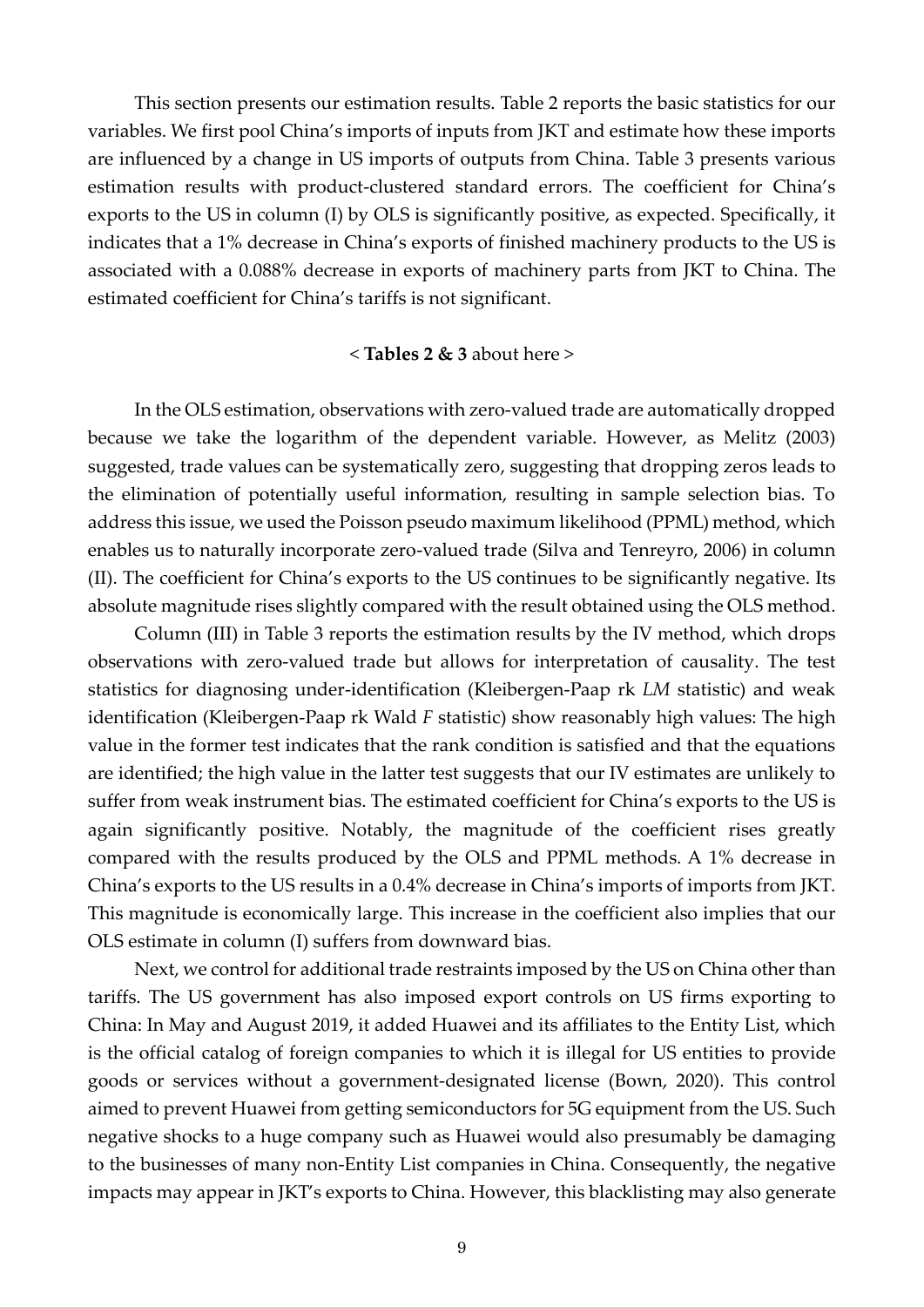trade diversion that Huawei and other Chinese firms could respond to, for example, switching the purchase of semiconductors from the US to South Korea (e.g., Samsung Electronics) or Taiwan (e.g., TSMC). In short, not only tariffs but also export controls may have significant effects on exports from JKT to China.

We try to capture some of the possible effects of export controls by introducing a dummy variable that takes a value of 1 for exports of machinery parts in the electronic industry after July 2019.<sup>7</sup> This dummy variable (*Export control*) is motivated by the fact that most of the imports from the US by Huawei belong to the electronic industry. <sup>8</sup> The results are shown in Table 4. Coefficients for China's exports to the US and China's tariffs do not change much, but the former has an insignificant coefficient in the PPML method. The coefficients for the export control dummy are significantly negative in the OLS and IV methods, indicating that the negative effects are larger than the positive effects. Specifically, the IV result shows that exports of electrical machinery parts to China decreased by 13% (= exp(−0.138)−1) after July 2019.

#### < **Table 4** about here >

Table 5 splits the sample by economy (Japan, South Korea, and Taiwan). In this estimation, we control for product fixed effects and time fixed effects, instead of countryproduct fixed effects and country-time fixed effects. Interestingly, while the coefficients on China's exports to the US are all positive in each column, the key variable shows a statistically significant effect for only Taiwan, as shown in column (III): A 1% decrease in China's exports to the US results in a 0.8% decrease in Taiwan's exports to China, which is greater than the average effect in the IV results of Table 3. Also, the export control dummy has a significantly negative coefficient for only Taiwan. In sum, our results suggest that the trade war between the US and China had the largest adverse effects on Taiwan among the JKT economies in terms of both tariffs and export controls.

< **Table 5** about here >

# **5. Discussion**

In this section, we discuss a possible mechanism underpinning the highlighted heterogeneous effects of change in US demand across JKT. The main finding in the

<sup>7</sup> Until mid-August, trade with Huawei and its affiliates was allowed under a temporary general license. Thus, we create a dummy variable based on the official announcement in August. Note that conducting a well-established analysis of this issue is challenging and beyond our scope in this paper since it requires the data on firms' importing behaviors.

<sup>&</sup>lt;sup>8</sup> The products Huawei purchased from US suppliers are mainly processor chips and other technologies which are used to produce 5G devices, such as smartphones.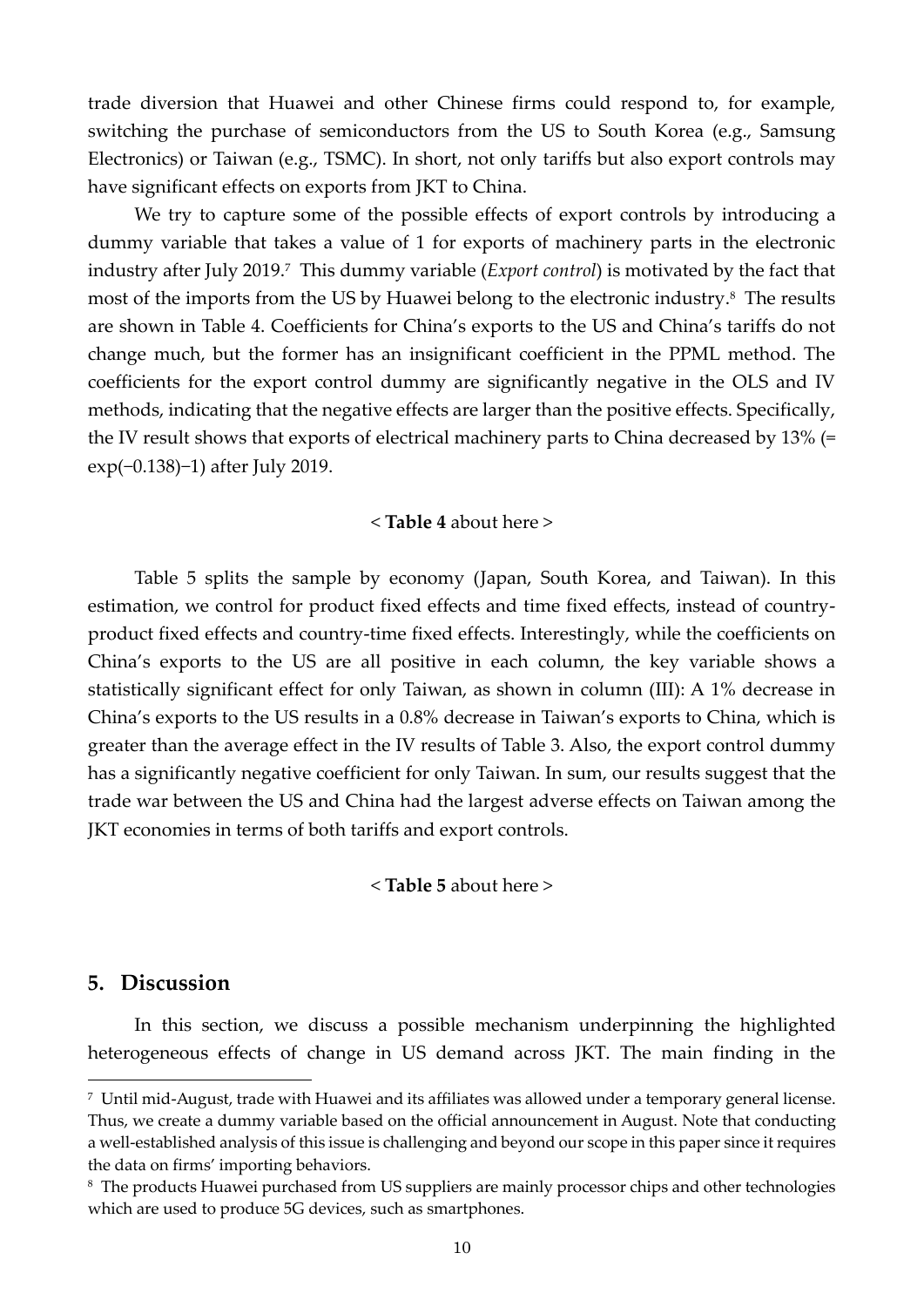preceding section is that China's import of inputs is sensitive to changes in US demand for final goods. However, we also found that the sensitivity is driven primarily by Taiwan and less so by Japan and South Korea.

We conjecture that these heterogeneous differences are driven by differences in the way MNEs from the different JKT economies have set up export platforms in China. Specifically, the main role of Japanese and South Korean MNEs in China is not to export their assembled products to the US. Instead, their MNE operations predominantly focus on serving the market in China. On the other hand, Taiwanese MNEs more frequently use their production bases in China as an export platform to the US. To facilitate the operations, Taiwanese MNEs also import machinery parts from Taiwan. Thus, Taiwan is most likely to be affected by the trade tension between China and the US. Below, we provide two main pieces of evidence to support this claim.

First, we start by presenting evidence that covers the JKT economies. We examine the share of exports from China to the US in total sales at the firm level. Specifically, we examine how this share is associated with the shares of imports from the JKT economies in total imports. The firm-level data on total sales are obtained from a manufacturing survey conducted by China's National Bureau of Statistics. The firm-level export and import data were provided by China Customs. We use these data for 2013. Specifically, we estimate the following equation:

*Express to USA<sub>f</sub>* = 
$$
\delta_1
$$
*Import share from JPN<sub>f</sub>* +  $\delta_2$ *Import share from KOR<sub>f</sub>*  
+ $\delta_3$ *Import share from TWN<sub>f</sub>* +  $u_s$  +  $\epsilon_f$  (2)

Subscript *f* indicates a firm. We control for sector fixed effects, which are defined at the fourdigit level in the industrial classification of the manufacturing survey. We estimate this Equation (2) by the OLS method.

Table 6 presents various estimation results. In columns (I) and (II), we include firms in all manufacturing industries. Only firms in machinery industries are examined in columns (III) and (IV). "Drop if export share > 1" indicates whether we drop firms where the share of total exports in total sales exceeds a value of 1. Due to our mixing of different data sources (i.e., customs and a manufacturing survey), some firms show total exports greater than total sales. The results indicate that firms with a higher share of imports from Japan are the least likely to export to the US, followed by those with a higher share of imports from South Korea. In contrast, the coefficients for the import share from Taiwan are significantly positive or not significant. Firms with a higher share of imports from Taiwan tend to export more to the US than those with a higher share of imports from Japan or South Korea. Thus, the trade tension between China and the US is likely to affect firms importing from Taiwan most strongly.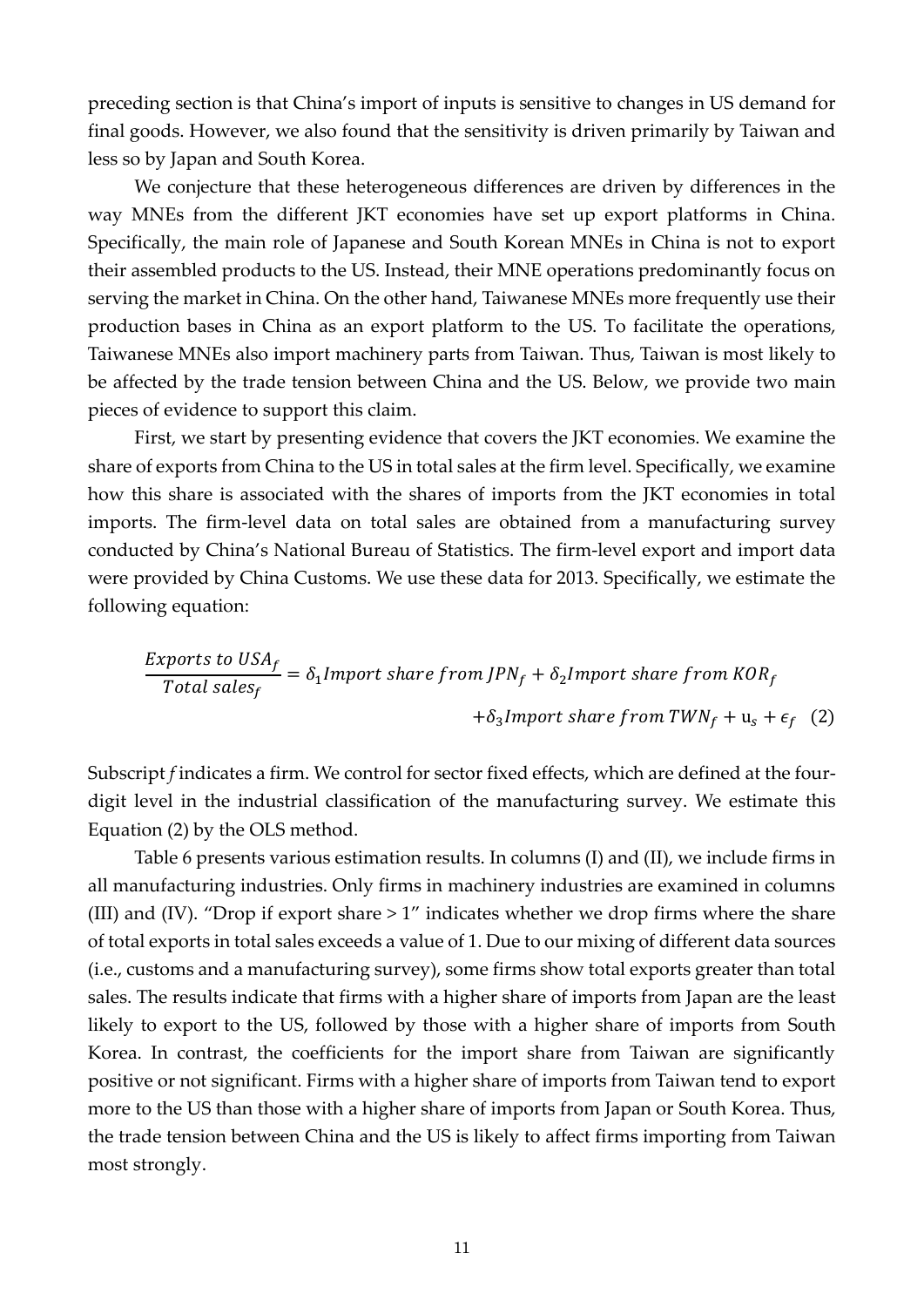#### < **Table 6** about here >

Second, we present some secondary evidence to support our main findings. For Japan, we examine the sales and procurement sources in Japanese machinery MNEs in China. Data are taken from the Basic Survey of Japanese Business Structure and Activities for 2019 conducted by the Ministry of Economy, Trade and Industry, Japan. This survey shows that Japanese MNEs in China do not export their goods to the US. The share of exports to North America (including the US) in total sales accounts for less than 1%. The domestic Chinese market is their main target, accounting for 48%. Correspondingly, 16% of the total sales are destined to Japan.<sup>9</sup> Due to this sales structure, Japanese MNEs in China are less prone to have their operations directly affected by the trade war. Nevertheless, some local Chinese firms to which Japanese MNEs sell their goods may export to the US. In short, although the trade war could affect Japan's exports to China through ripple effects, the net impacts would be smaller, which is seen in Table 5.

A similar account can be seen for South Korean MNEs. Lovely et al. (2021), for example, show that South Korea benefitted from the trade war owing to US import shifts from China to South Korea in some sectors. However, they also raise the possibility that reduced US imports from China may hurt China's demand for South Korean exports because South Korean machinery and intermediates are embedded in Chinese production, some of which flow to the US. However, our results show that the US–China trade war did not significantly reduce South Korea's exports to China. To understand the results in Table 5 from the perspective of South Korean MNEs, we focus on their motives for entry into China and also their diversification in GVCs beyond China. Major South Korean MNEs such as Samsung Electronics and Hyundai Motor have targeted the Chinese domestic market, rather than pursuing other markets like the US, by seeking efficiency (lowering costs). For example, Samsung Electronics and Hyundai Motor started to reshape their value chains by shifting production from China to Vietnam and India even before the trade war, because of not only rising labor costs but also decreasing domestic sales in China.<sup>10</sup> Thus, this hints that the trade war less likely affected South Korean MNEs in China.

The estimation result for Taiwan that differentiates it from Japan and South Korea is also related to MNE operations. Taiwan has had a huge increase in outward FDI to China since the early 2000s concentrated in the electronics and machinery industries, where export-platform FDI was implemented (Yang et al., 2010), and this has contributed a large share of China's exports (Tung and Hung, 2012). This development facilitated intra-industry trade between Taiwan and China (Zhang, 2005), resulting in China becoming Taiwan's

 $^9$  Japanese MNEs in China in the machinery industries use some inputs imported from Japan, with 30%  $^9$ of their total inputs from Japan and 60% from China.

<sup>&</sup>lt;sup>10</sup> For example, Samsung Electronics began to withdraw smartphone production plants in Shenzhen and Tianjin in 2018, and also stopped operations in October 2019 at its Huizhou plant in Guangdong Province, the last smartphone production base in China. It has relocated the smartphone factories sequentially to Vietnam and India (https://www.reuters.com/article/us-samsung-elec-china-idUSKBN1WH0LR).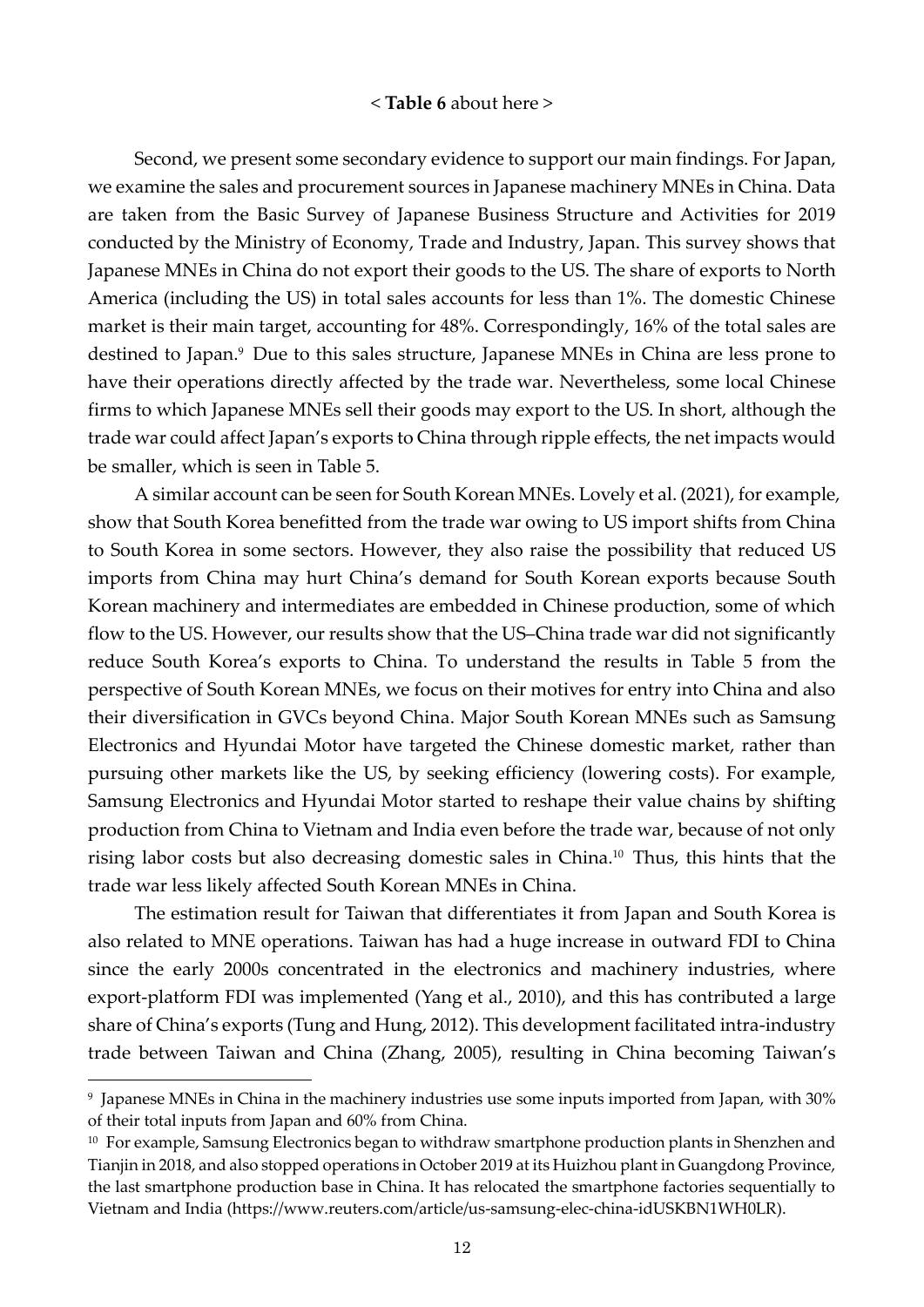largest export destination since 2005. According to statistics from the Ministry of Economic Affairs of Taiwan, the ratio of overseas production for Taiwan's export orders reached 91% in information, communication, and technology products and 75% in machinery industries for 2019-2020. Their overseas production base is concentrated in China, implying a positive relationship between China's exports of final goods to the US and Taiwan's exports of intermediates to China. China's exports of electronics and machinery products to the US decreased sharply owing to the China-US trade war, thereby affecting Taiwan's exports to both US and China. Taiwan is one of China's main intermediates suppliers (19% in 2019), and also contributes a high proportion of intermediates (16%) in GVCs that involve China (MAC, 2021). Thus, among JKT, Taiwan suffered the most from a significant decrease in machinery exports to China along with the decrease in China's exports to the US during this trade war.

# **6. Conclusion**

This study investigated how changes in US imports from China altered China's intermediate imports in machinery industries from Japan, South Korea, and Taiwan, linked by GVCs. To address the simultaneity bias in this input-output linkage, we used the Trump tariffs as an instrument for changes in downstream demand. We found that negative ripple effects of the tariffs were propagated via GVCs, reducing China's imports of inputs from supplier countries. However, these effects were heterogeneous: Taiwan was hit the hardest among the three economies. This difference seems to be related to the strategy of Taiwanese MNEs to predominantly set up export platforms in China, amplifying the effects of tariff increases from the US. In short, the effect of shocks on the input trade differed depending on how those inputs were linked with GVCs. The input suppliers more closely linked with the whole chain suffered greater damage even when negative shocks hit the chain where they were not directly involved.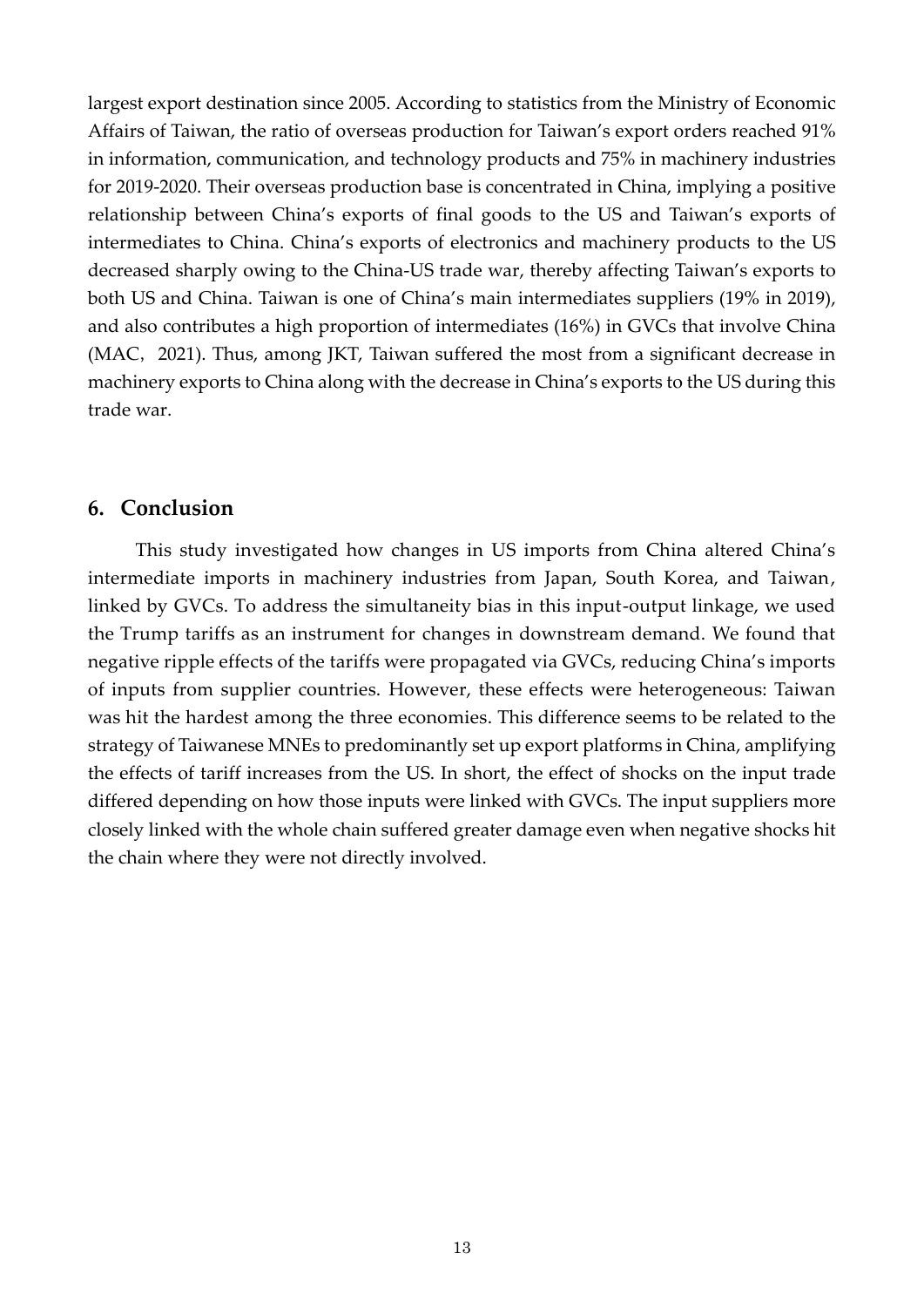# **References**

- **Amiti, Mary, Stephen J. Redding, and David E. Weinstein**, 2019, The Impact of the 2018 Tariffs on Prices and Welfare, *Journal of Economic Perspectives*, 33(4): 187-210.
- **Amiti, Mary, Stephen J. Redding, and David E. Weinstein**, 2020, Who's Paying for the US Tariffs? A Longer-Term Perspective, AEA Papers and Proceedings, 110: 541-46.
- **Antras, Paul**, 2020, Conceptual Aspects of Global Value Chains, *World Bank Economic Review,* 34(3), pp.551-74.
- **Athukorala, Prema-chandra and Nobuaki Yamashita**, 2006, Production Fragmentation and Trade Integration in a Global Context, *North American Journal of Economics and Finance,* 17(4): 233-256.
- **Baldwin, Richard E.**, 2008, Managing the Noodle Bowl: The Fragility of East Asian Regionalism, *Singapore Economic Review*, 53(3): 449-478.
- **Baldwin, Richard E. and Lopez-Gonzalez, Javier**, 2015, Supply-chain Trade: A Portrait of Global Patterns and Several Testable Hypotheses, *The World Economy*, 38(11): 1682- 1721.
- **Blanchard, Emily J., Chad P. Bown, and Davin Chor**, 2019, Did Trump's Trade War Impact the 2018 Election?, NBER Working Papers 26434, National Bureau of Economic Research.
- **Boehm, Christoph E., Aaron Flaaen, and Nitya Pandalai-Nayar**, 2019, Input Linkages and the Transmission of Shocks: Firm-Level Evidence from the 2011 Tohoku Earthquake, *Review of Economics and Statistics*, 101(1): 60-75.
- **Bown, Chad P**, 2020, How the United States Marched the Semiconductor Industry into Its Trade War with China, Peterson Institute for International Economics (PIIE), Working Paper 20-16.
- **Bown, Chad P**, 2021, The US-China Trade War and Phase One Agreement, *Journal of Policy Modeling*, 43(4): 805-843.
- **Cavallo, Alberto, Gita Gopinath, Brent Neiman, and Jenny Tang**, 2021, Tariff Pass-Through at the Border and at the Store: Evidence from US Trade Policy, *American Economic Review: Insights*, 3(1): 19-34.
- **Chor, Davin and Bingjing Li**, 2021, Illuminating the Effects of the US-China Tariff War on China's Economy, NBER Working Papers 29349, National Bureau of Economic Research.
- **Cigna, Simone, Philipp Meinen, Patrick Schulte, and Nils Steinhoff**, 2021, The Impact of US Tariffs against China on US Imports: Evidence for Trade Diversion?, *Economic Inquiry*, forthcoming
- **Cui, Chuantao and Leona Shao-Zhi Li**, 2021, The Effects of the US-China Trade War on Chinese New Firm Entry, *Economics Letters*, 203: 109846.
- **Eaton, Jonathan, Samuel Kortum, Brent Neiman, and John Romalis**, 2016, Trade and the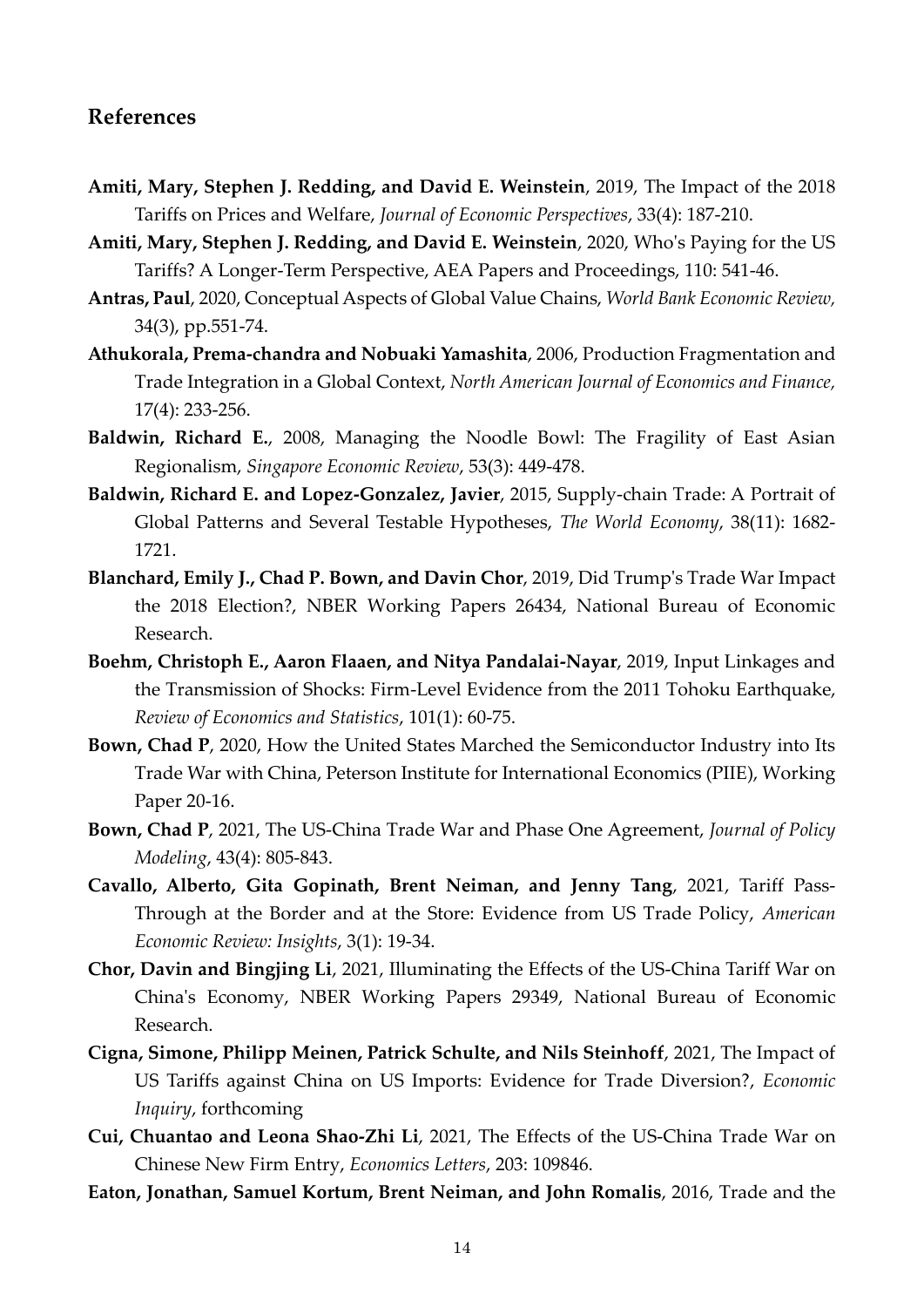Global Recession, *American Economic Review*, 106(11): 3401-3438.

- **Egger, Peter H and Jiaqing Zhu**, 2020, The US-China 'Trade War': An Event Study of Stockmarket Responses, *Economic Policy*, 35(103): 519-559.
- **Fajgelbaum, Pablo D and Amit K Khandelwal**, 2022, The Economic Impacts of the US-China Trade War, *Annual Review of Economics*, forthcoming.
- **Fajgelbaum, Pablo D, Pinelopi K Goldberg, Patrick J Kennedy, Amit K Khandelwal**, 2020, The Return to Protectionism, *Quarterly Journal of Economics*, 135(1): 1-55.
- **Flaaen, Aaron, Ali Hortaçsu, and Felix Tintelnot**, 2020, The Production Relocation and Price Effects of US Trade Policy: The Case of Washing Machines, *American Economic Review*, 110(7): 2103-27.
- **Friedt, Felix L. and Kaichong Zhang**, 2020, The Triple Effect of Covid-19 on Chinese Exports: First Evidence of the Export Supply, Import Demand and GVC Contagion Effects, *Covid Economics*, 53: 72-109.
- **Handley, Kyle, Fariha Kamal, and Ryan Monarch**, 2020, Rising Import Tariffs, Falling Export Growth: When Modern Supply Chains Meet Old-Style Protectionism, NBER Working Papers 26611, National Bureau of Economic Research.
- **Hayakawa, Kazunobu and Hiroshi Mukunoki**, 2021, Impacts of COVID-19 on Global Value Chains, *The Developing Economies*, 59(2): 154-177.
- **Hayakawa, Kazunobu and Hiroshi Mukunoki**, 2022, The Magnification Effect in Global Value Chains, Forthcoming in the *Review of International Economics*.
- **Hayakawa, Kazunobu, Toshiyuki Matsuura, and Fumihiro Okubo**, 2015, Firm-level Impacts of Natural Disasters on Production Networks: Evidence from a Flood in Thailand, *Journal of the Japanese and International Economies*, 38: 244-259.
- **Kejzar, Katja Zajc and Alan Velic**, 2020, Covid-19, Trade Collapse and GVC Linkages: European Experience, *Covid Economics*, 61: 222-244.
- **Kimura, Fukunari and Ayako Obashi**, 2010, International Production Networks in Machinery Industries: Structure and Its Evolution, Working Papers DP-2010-09, Economic Research Institute for ASEAN and East Asia (ERIA).
- **Lovely, Mary E., David Xu, and Yinhan Zhang**, 2021, Collateral Benefits? South Korean Exports to the United States and the US-China Trade War, Policy Brief 21-18, Peterson Institute for International Economics.
- **Ma, Hong, Jingxin Ning, and Mingzhi Xu**, 2021, An Eye for an Eye? The Trade and Price Effects of China's Retaliatory Tariffs on U.S. Exports, *China Economic Review*, 69: 101685.
- **Mainland Affairs Council**, 2021, The Roles of Economic Integration in the Asian-Pacific Region, US-China Trade War, and COVID-19 on Taiwan's New South-bound Policy: Influences and Suggestions, Research Project, 110-01.
- **Mao, Haiou and Holger Gorg**, 2020, Friends like This: The Impact of the US-China Trade War on Global Value Chains, *The World Economy*, 43(7): 1776-1791.
- **Matous, Petr and Yasuyuki Todo**, 2017, Analyzing the Coevolution of Interorganizational Networks and Organizational Performance: Automakers' Production Networks in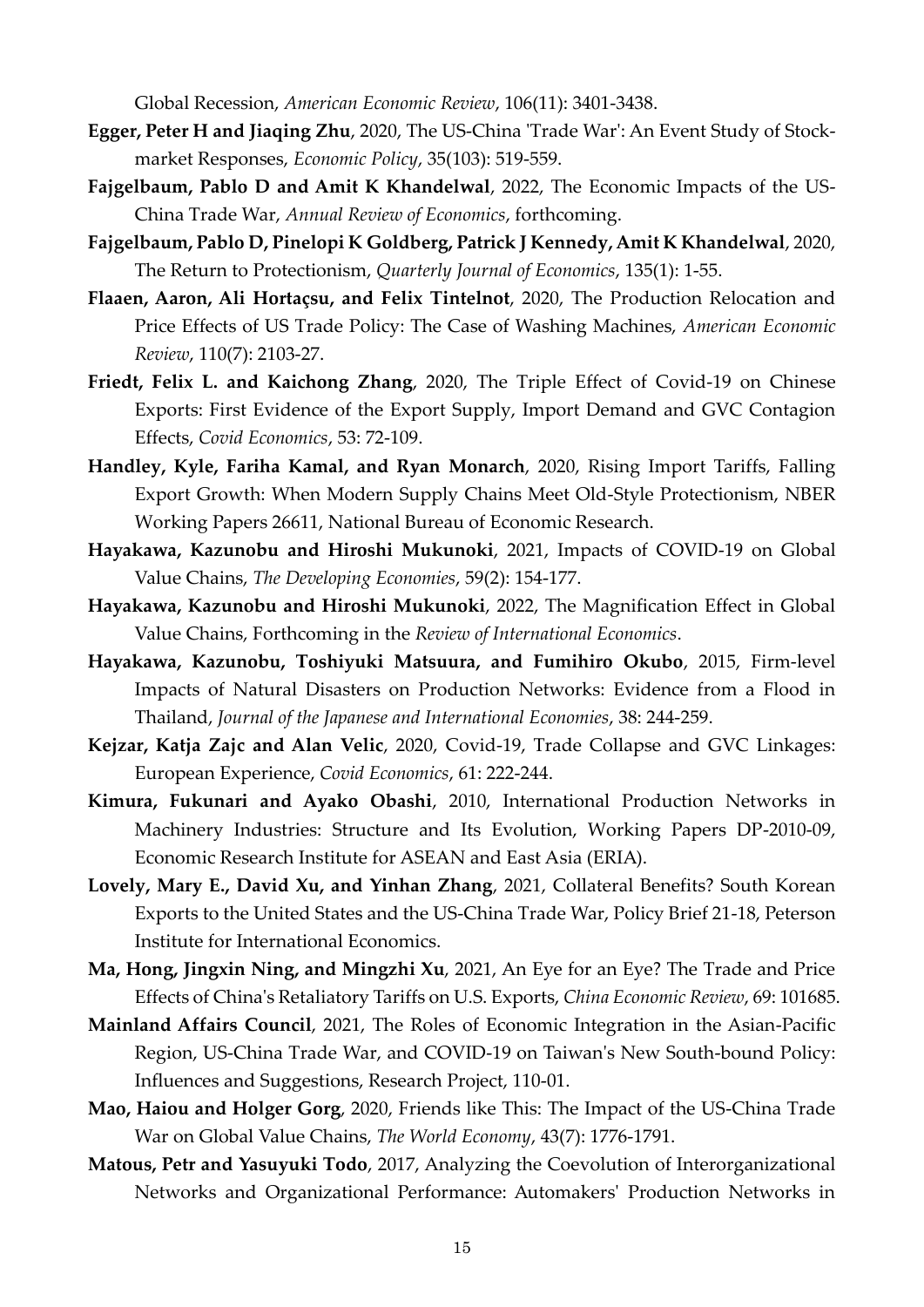Japan, *Applied Network Science*, 2(5): 1-24.

- **Meier, Matthias and Eugenio Pinto**, 2020, COVID-19 Supply Chain Disruptions, *Covid Economics*, 48: 139-170.
- **Melitz, Marc J.**, 2003, The Impact of Trade on Intra-Industry Reallocations and Aggregate Industry Productivity, *Econometrica*, 71(6): 1695-1725.
- **Pomfret, Richard and Patricia Sourdin**, 2018, Value Chains in Europe and Asia: Which Countries Participate?, *International Economics*, 153: 34-41.
- **Silva, J. M. C. Santos and Silvana Tenreyro**, 2006, The Log of Gravity, *Review of Economics and Statistics*, 88(4): 641-658.
- **Sturgeon, Timothy J.**, 2003, What Really Goes on in Silicon Valley? Spatial Clustering and Dispersal in Modular Production Networks, *Journal of Economic Geography,* 3: 199 - 225.
- **Todo, Yasuyuki, Kentaro Nakajima, and Petr Matous**, 2015, How Do Supply Chain Networks Affect the Resilience of Firms to Natural Disasters? Evidence from the Great East Japan Earthquake, *Journal of Regional Science*, 55(2): 209-229.
- **Tung, Chen-yuan and Chia-ko Hung**, 2012, The Estimation of Aggregate Statistics for Taiwan-Invested Enterprises in China: 1988-2008, *China: An International Journal*, 10(3): 119-132.
- **World Bank**, 2020, World Development Report 2020: Trading for Development in the Age of Global Value Chains, Washington, DC: World Bank.
- **Yamashita, Nobuaki and Kiichiro Fukasaku**, 2021, Is the COVID-19 Pandemic Recasting Global Value Chains in East Asia?, ERIA Discussion Paper. No.386, Economic Research Institute for ASEAN and East Asia.
- **Yang, Chih-Hai, Yi-Yin Wu and Hui-Lin Lin**, 2010, Outward Investment to China and Local Innovation of Taiwanese Manufacturing Firms, *Japanese Economic Review*, 61: 538-557.
- **Yi, Kei-Mu**, 2003, Can Vertical Specialization Explain the Growth of World Trade?, *Journal of Political Economy*, 111: 52-102.
- **Zhang, K. Honglin**, 2005, Why Does So Much FDI from Hong Kong and Taiwan Go to Mainland China?, *China Economic Review*, 16(3): 293-307.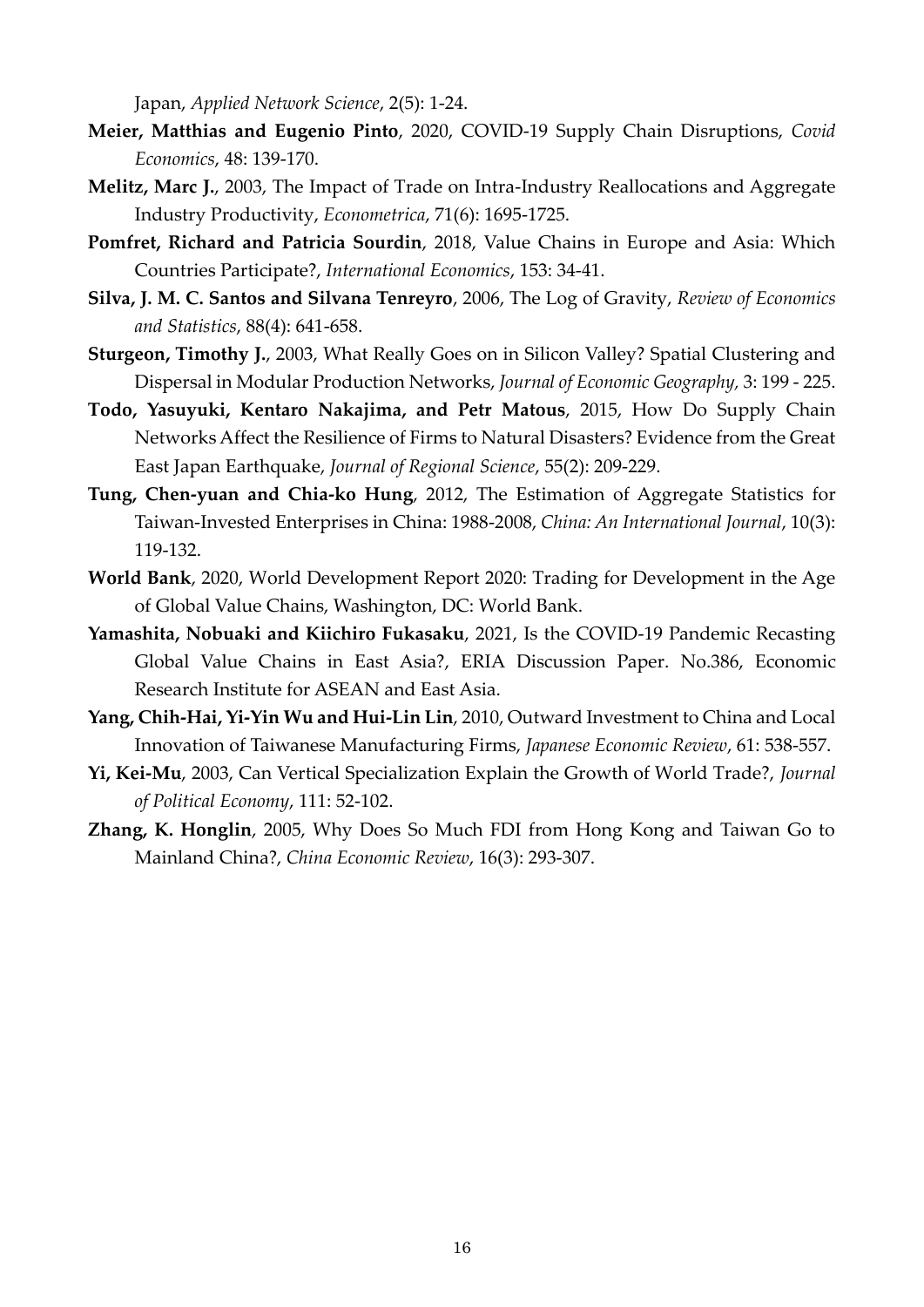| Rank           | <b>HS</b>       | Value | Share | <b>HS</b>       | Value | Share |
|----------------|-----------------|-------|-------|-----------------|-------|-------|
|                | From CHN to USA |       |       | From JPN to CHN |       |       |
| 1              | 85              | 119   | 25    | 85              | 44    | 25    |
| $\overline{2}$ | 84              | 103   | 22    | 84              | 41    | 23    |
| 3              | 94              | 33    | 7     | 87              | 18    | 10    |
| 4              | 95              | 19    | 4     | 90              | 16    | 9     |
| 5              | 39              | 18    | 4     | 39              | 10    | 5     |
|                | From KOR to CHN |       |       | From TWN to CHN |       |       |
| $\mathbf{1}$   | 85              | 100   | 49    | 85              | 113   | 64    |
| $\overline{2}$ | 84              | 24    | 12    | 90              | 15    | 8     |
| 3              | 90              | 15    | 7     | 84              | 15    | 8     |
| 4              | 29              | 14    | 7     | 39              | 10    | 5     |
| 5              | 39              | 12    | 6     | 29              | 7     | 4     |

Table 1. Overview of Trade Values in 2018 (Billion USD, %)

*Source*: Global Trade Atlas

*Note*: CHN = China, JPN = Japan, KOR = South Korea, and TWN = Taiwan.

HS 29 = Organic chemicals, HS 39 = plastics, HS 84 = nuclear reactors, boilers, machinery, and mechanical applications, parts; HS 85 = electrical machinery and equipment, HS 94 = furniture, HS 95 = toys.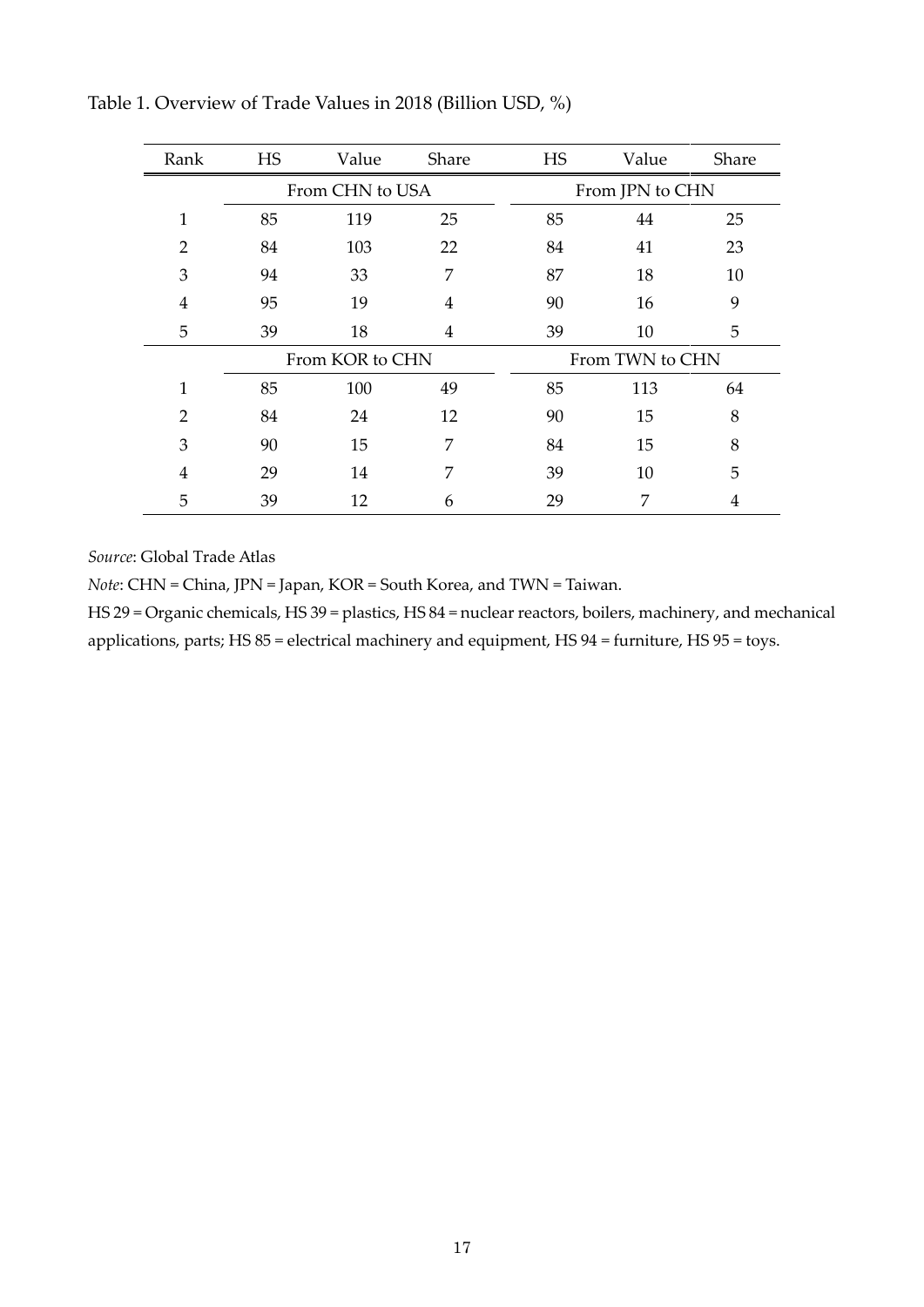# Table 2. Basic Statistics

|                                    | Obs    | Mean   | Std. Dev. | Min    | Max    |
|------------------------------------|--------|--------|-----------|--------|--------|
| In Parts                           | 43,830 | 12.588 | 3.143     |        | 22.633 |
| In (CHN exports to USA)            | 43,830 | 21.981 | 0.976     | 19.696 | 23.125 |
| $ln(1 + CHN \cdot \text{tariffs})$ | 43,830 | 0.049  | 0.042     |        | 0.300  |
| $ln(1 + USA \t{tariffs})$          | 43,830 | 0.065  | 0.056     | 0.001  | 0.220  |

*Source*: Authors' compilation.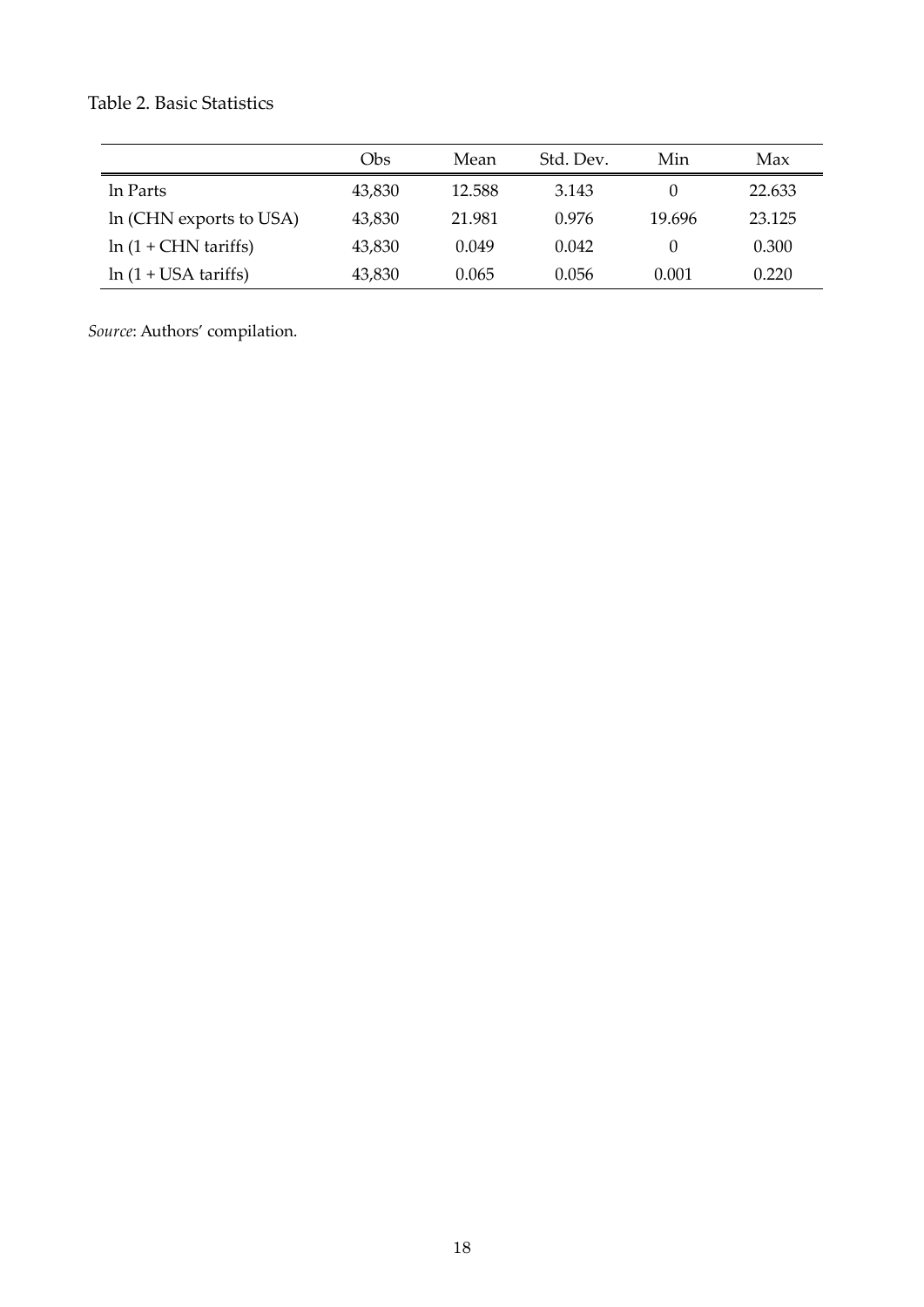#### Table 3. Baseline Results

|                                    | (I)        | (II)      | (III)       |
|------------------------------------|------------|-----------|-------------|
| Method                             | <b>OLS</b> | PPMI.     | IV          |
| In (CHN exports to USA)            | $0.088*$   | $0.135**$ | $0.405**$   |
|                                    | [0.048]    | [0.067]   | [0.165]     |
| $ln(1 + CHN \cdot \text{tariffs})$ | $-0.522$   | 0.944     | $-1.012$    |
|                                    | [0.717]    | $[1.687]$ | [0.747]     |
| First-stage regression             |            |           |             |
| $ln(1 + USA \t{tariffs})$          |            |           | $-2.275***$ |
|                                    |            |           | [0.052]     |
| Number of observations             | 43,830     | 53,928    | 43,830      |
| Adjusted/Pseudo R-squared          | 0.9070     | 0.9900    |             |
| Underidentification test           |            |           | 116.9       |
| Weak identification test           |            |           | 1946.8      |
|                                    |            |           |             |

*Notes*: This table reports the estimation results obtained using the OLS, PPML, and IV methods. \*\*\*, \*\*, and \* indicate the 1%, 5%, and 10% levels of statistical significance, respectively. The standard errors reported in parentheses are those clustered by products. In all specifications, we control for countryproduct and country-time fixed effects. The Kleibergen-Paap rk *LM* statistic and the Kleibergen-Paap rk Wald *F* statistic are used for under-identification and weak identification tests, respectively.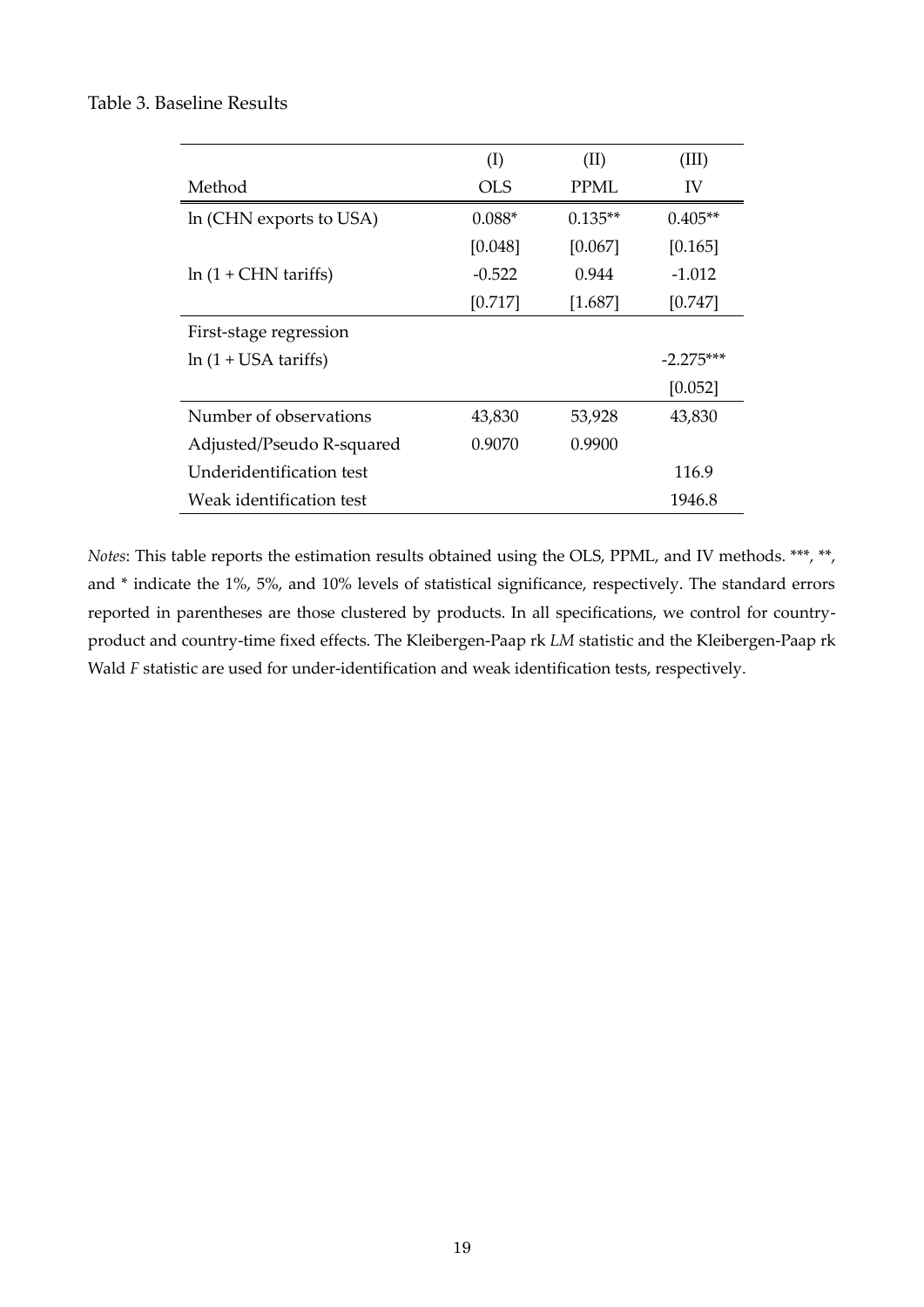|                                    | (I)        | (II)        | (III)       |
|------------------------------------|------------|-------------|-------------|
| Method                             | <b>OLS</b> | <b>PPML</b> | IV          |
| In (CHN exports to USA)            | $0.131**$  | 0.07        | $0.382**$   |
|                                    | [0.053]    | [0.062]     | [0.157]     |
| $ln(1 + CHN \cdot \text{tariffs})$ | $-0.538$   | 0.811       | $-0.866$    |
|                                    | [0.715]    | [1.674]     | [0.729]     |
| Export control                     | $-0.063*$  | 0.085       | $-0.138**$  |
|                                    | [0.036]    | [0.091]     | [0.057]     |
| First-stage regression             |            |             |             |
| $ln(1 + USA \t{tariffs})$          |            |             | $-2.390***$ |
|                                    |            |             | [0.037]     |
| Number of observations             | 43,830     | 53,928      | 43,830      |
| Adjusted/Pseudo R-squared          | 0.9070     | 0.9910      |             |
| Underidentification test           |            |             | 142.0       |
| Weak identification test           |            |             | 4215.6      |

Table 4. Robustness Checks: Export Control Measures

*Notes*: This table reports the estimation results obtained using the OLS, PPML, and IV methods. \*\*\*, \*\*, and \* indicate the 1%, 5%, and 10% levels of statistical significance, respectively. The standard errors reported in parentheses are those clustered by products. In all specifications, we control for countryproduct and country-time fixed effects. The Kleibergen-Paap rk *LM* statistic and the Kleibergen-Paap rk Wald *F* statistic are used for under-identification and weak identification tests, respectively.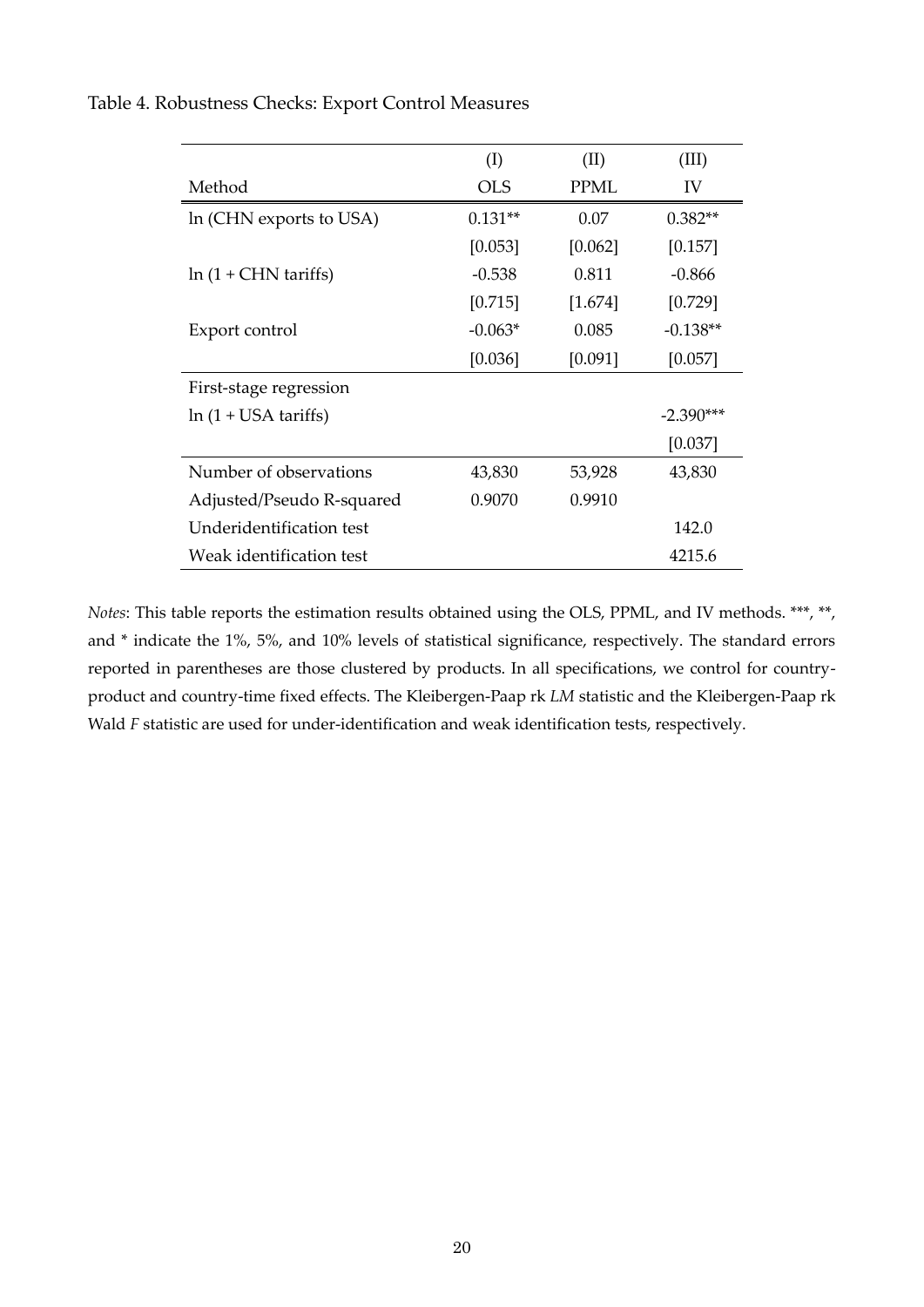|                                    | (I)         | (II)        | (III)       |
|------------------------------------|-------------|-------------|-------------|
|                                    | JPN         | <b>KOR</b>  | TWN         |
| In (CHN exports to USA)            | 0.299       | 0.142       | $0.790***$  |
|                                    | [0.271]     | [0.308]     | [0.250]     |
| $ln(1 + CHN \cdot \text{tariffs})$ | $-0.257$    | $-4.013$    | $-0.311$    |
|                                    | [0.853]     | [3.093]     | [1.679]     |
| Export control                     | $-0.117$    | $-0.124$    | $-0.184**$  |
|                                    | [0.089]     | [0.115]     | [0.093]     |
| First-stage regression             |             |             |             |
| $ln(1 + USA \t{tariffs})$          | $-2.364***$ | $-2.340***$ | $-2.412***$ |
|                                    | [0.043]     | [0.048]     | [0.043]     |
| Number of observations             | 16,493      | 13,668      | 13,669      |
| Underidentification test           | 156.2       | 114.5       | 101.8       |
| Weak identification test           | 2999.5      | 2329.3      | 3153.7      |

Table 5. Estimation Results by Exporting Country

*Notes*: This table reports the estimation results obtained using the IV method. \*\*\*, \*\*, and \* indicate the 1%, 5%, and 10% levels of statistical significance, respectively. The standard errors reported in parentheses are those clustered by products. In all specifications, we control for product fixed effects and time fixed effects. The Kleibergen-Paap rk *LM* statistic and the Kleibergen-Paap rk Wald *F* statistic are used for under-identification and weak identification tests, respectively.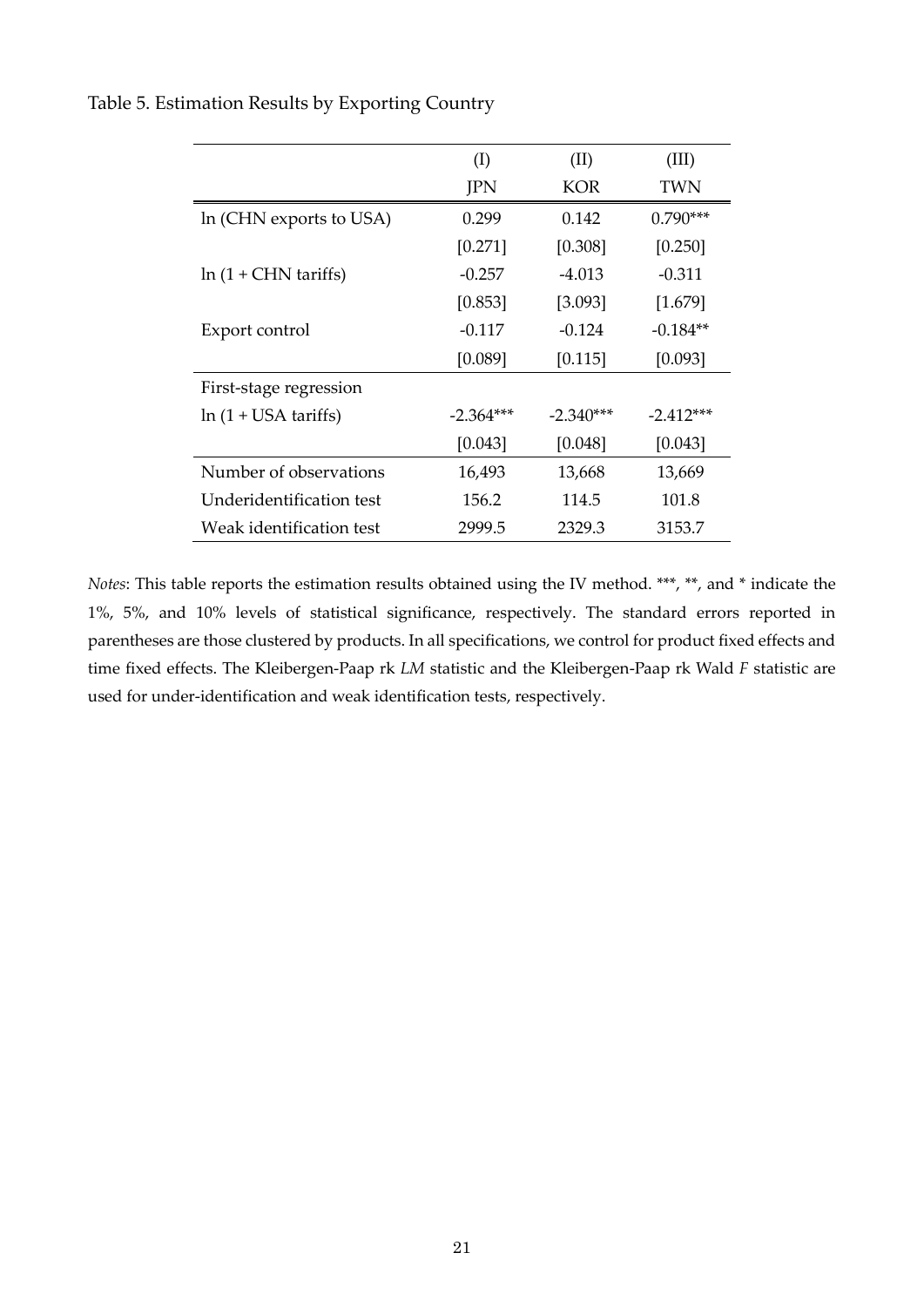|                           | $\rm(I)$    | (II)        | (III)       | (IV)        |
|---------------------------|-------------|-------------|-------------|-------------|
| Import share from JPN     | $-0.103***$ | $-0.037***$ | $-0.090***$ | $-0.033***$ |
|                           | [0.005]     | [0.002]     | [0.008]     | [0.002]     |
| Import share from KOR     | $-0.051***$ | $-0.023***$ | $-0.076***$ | $-0.032***$ |
|                           | [0.007]     | [0.002]     | [0.008]     | [0.003]     |
| Import share from TWN     | $0.032*$    | 0.004       | 0.018       | $-0.006$    |
|                           | [0.017]     | [0.003]     | [0.036]     | [0.004]     |
| Industries                | A11         | All         | Machinery   | Machinery   |
| Drop if export share $>1$ |             | Yes         |             | Yes         |
| Number of observations    | 41,947      | 35,955      | 17,293      | 15,016      |
| Adjusted R-squared        | 0.034       | 0.102       | 0.005       | 0.059       |

Table 6. Firm-level Regression of the Share of Exports to the US in Total Sales

*Notes*: This table reports the estimation results obtained using the OLS method. \*\*\*, \*\*, and \* indicate the 1%, 5%, and 10% levels of statistical significance, respectively. Robust standard errors are reported in parentheses. In all specifications, we control for sector fixed effects (defined at the four-digit level in the ISIC). "Import share from JPN" indicates the share of imports from Japan out of total imports. In columns (I) and (II), we include firms in all industries in China. Only firms in machinery industries are examined in columns (III) and (IV). "Drop if export share > 1" indicates whether we drop firms where the share of total exports in total sales exceeds a value of 1.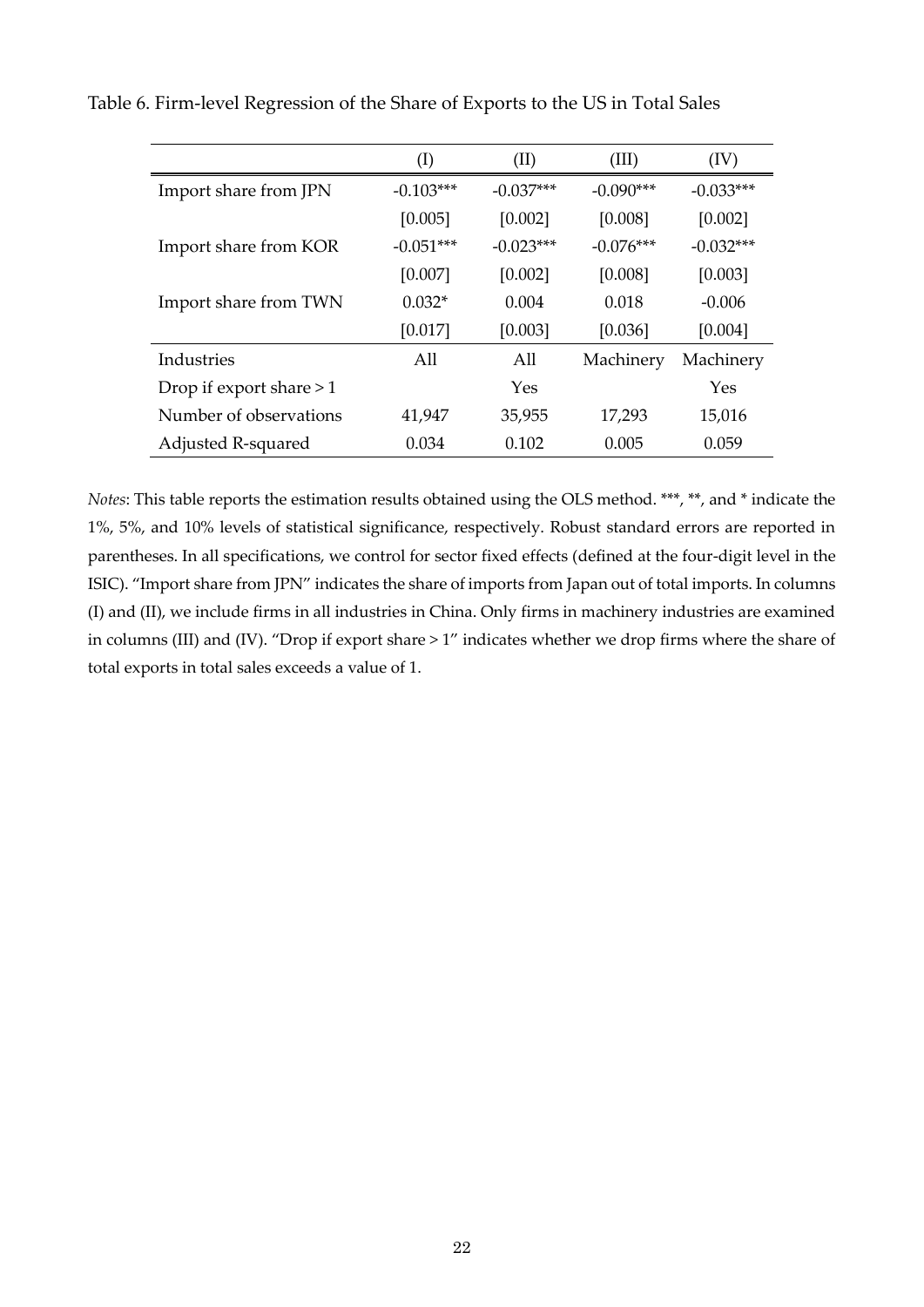

Figure 1. Monthly Exports from China to the US (Left Axis, January 2018 = 1) and the Simple Average of Tariff Rates in the US on China (Right Axis, %)

*Source*: Global Trade Altas